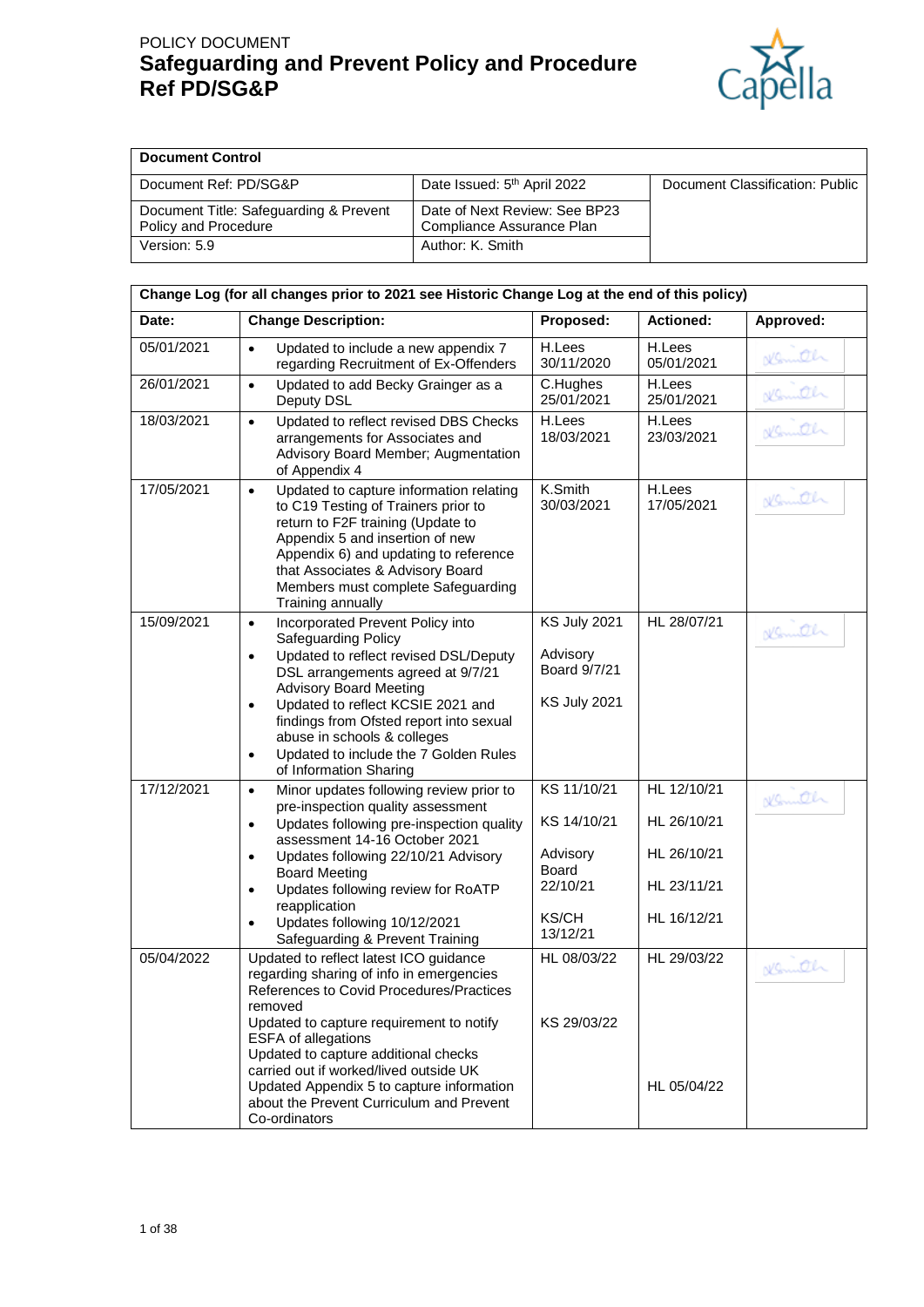

### **Capella's Safeguarding Statement**

Capella's ESFA provider contract requires us to safeguard and promote the welfare of children and High Needs Apprentices aged 19 to 25. As part of our Safeguarding culture, and to ensure no learner is missed, Capella applies the same policies, processes and practices to all learners regardless of age or status.

## **Designated Safeguarding Lead and Deputy Designated Safeguarding Lead**

### **Capella Designated Safeguarding Lead (DSL)**

Kate Smith, Capella MD Email: [kate.smith@capellaassociates.com](mailto:kate.smith@capellaassociates.com)  Phone: 07968 344764 **Capella Deputy Designated Safeguarding Lead (Deputy DSL)**

Claire Hughes, Capella Quality and Commercial Manager Email: [Claire.hughes@capellaassociates.com](mailto:Claire.hughes@capellaassociates.com) Phone: 07971 260517

#### **The Capella Designated Safeguarding Lead (DSL) can be contacted at any time regarding any Safeguarding or Prevent concerns, using the contact details above. Should the DSL be unavailable, please contact the Deputy DSL.**

### **For details of how to raise a Safeguarding or Prevent Concern please see Appendix 1 of this policy.**

In addition to the DSL and the Deputy DSL, Capella also has a number of Designated Safeguarding Support representatives, who are trained to the same level as the DSL and Deputy DSL. The Designated Safeguarding Support Representatives' role is to:

- provide support to apprentices/delegates who are on the Safeguarding & Prevent Concerns and Incidents Log
- liaise with the DSL/Deputy DSL regarding individuals who are on the Safeguarding & Prevent Concerns and Incidents Log as required, and to
- deputise for the DSL and Deputy DSL if both are unavailable. In this situation one of the Designated Safeguarding Support Representatives will be nominated by the DSL/Deputy DSL to act in their place.

### Purpose

The purpose of this Safeguarding and Prevent Policy and Procedure is to set out the intentions and key tools that Capella uses to: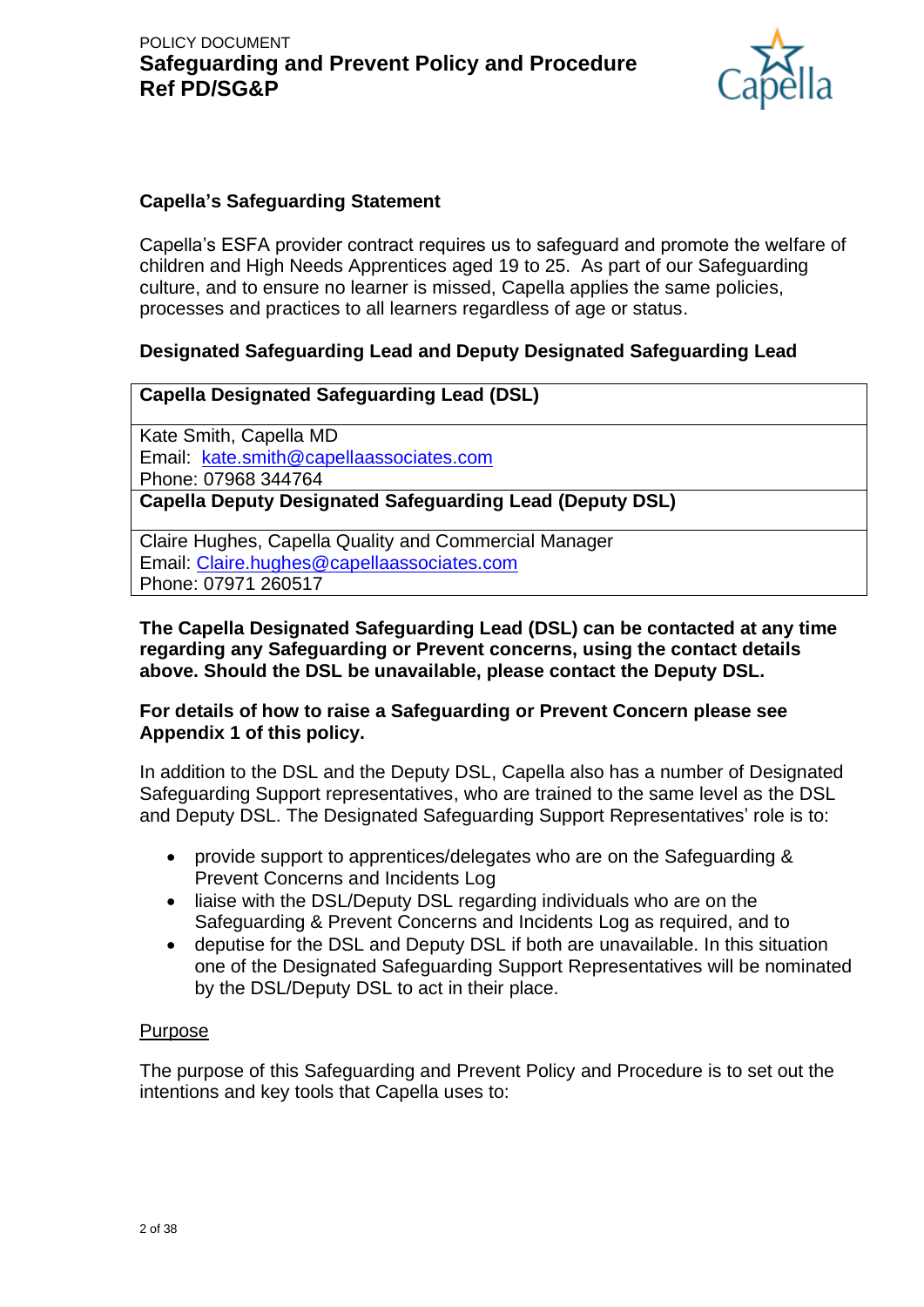

- a) ensure that we safeguard and promote the physical and mental health and wellbeing of all apprentices, delegates, employers and Capella Associates who are involved in our education, training and apprenticeship programmes; and to
- b) ensure that we meet our legal responsibility "*to have due regard to the need to prevent people from being drawn into terrorism*" by ensuring that apprentices/delegates and Associates:
	- understand the risks of radicalisation and extremism,
	- are protected from the threats of radicalisation and extremism, particularly through the promotion of fundamental British Values, and
	- are able to recognise vulnerabilities (factors and characteristics associated with being susceptible to radicalisation) and know how to respond.

This Safeguarding and Prevent Policy and Procedure should be read in conjunction with:

- a) our Health & Safety Policy, which sets out the intentions and key tools that Capella uses to ensure the health, safety and welfare of apprentices, delegates and Associates
- b) our Modern Slavery Policy, which details the systems and controls that Capella has put in place to prevent any form of Modern Slavery taking place within our business and its supply chains
- c) our Equality, Diversity & Dignity at Work Policy, which sets out the intentions and key tools that Capella uses to ensure that equal opportunity considerations are incorporated into all our business activities, and to build an inclusive and supportive environment where everyone is treated with dignity
- d) our Data Transfer & Storage Policy which details the Data Retention Periods that Capella use relating to C19 Testing Results and the tools that Capella uses to ensure that all Capella information, resources and assets are managed, stored and disposed of safely and securely
- e) our Delegate Support Policy, which sets out the intentions and key tools that Capella uses to ensure it provides apprentices and delegates with appropriate learning support and reasonable adjustments, in order to ensure they are not disadvantaged as a result of their learning needs, and that they are supported to achieve their full potential
- f) our Associate Code of Conduct and our Code of Conduct for apprentices/delegates, which set out Capella's expectations of Associates, (including with regards to low-level concerns), and apprentices/delegates,
- g) our Whistleblowing Policy, which sets out the intentions and key tools that Capella uses to ensure that all Capella Associates are able to raise, in confidence, genuine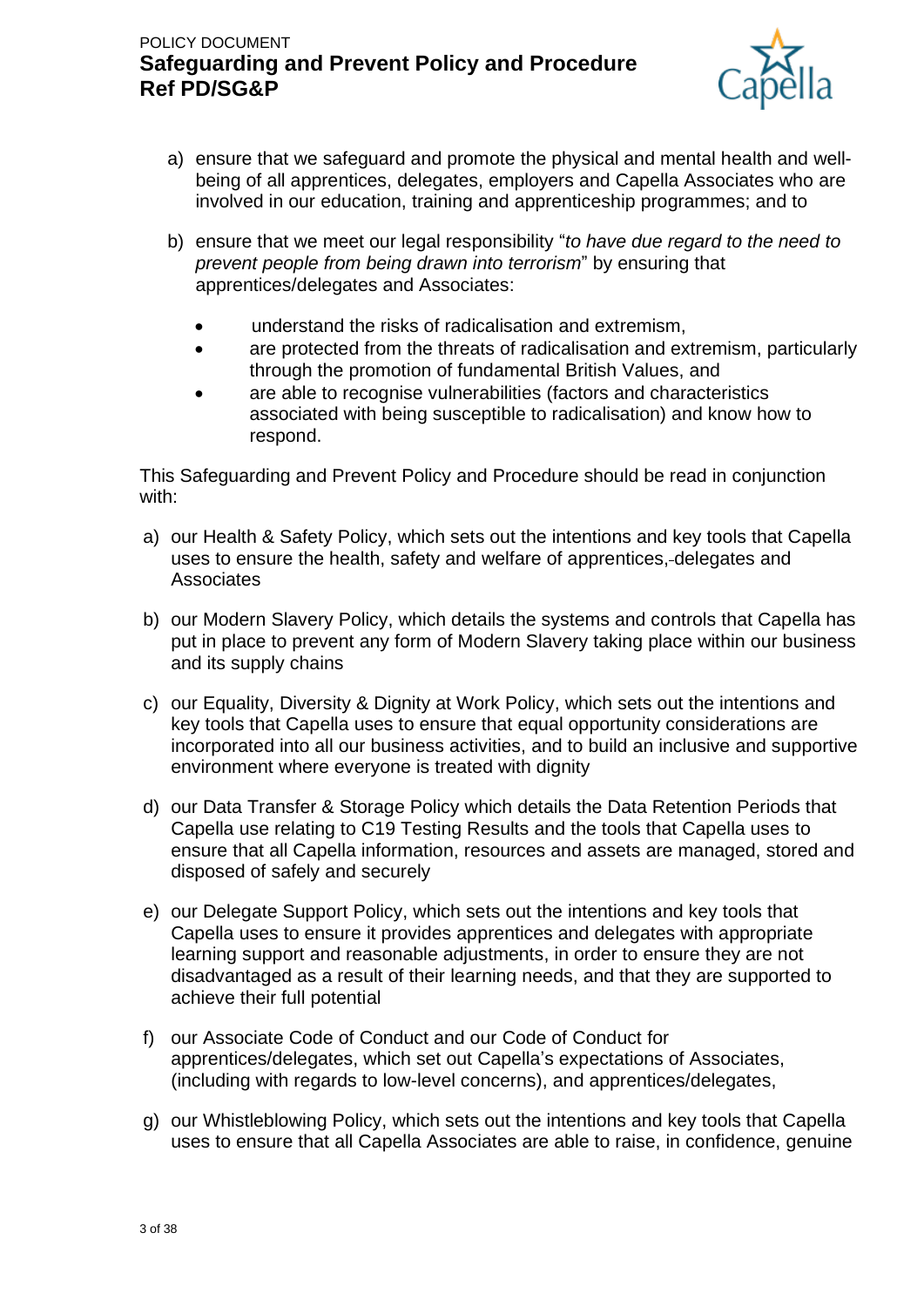

concerns regarding suspected malpractice without fear of victimisation, subsequent discrimination or disadvantage.

This Safeguarding and Prevent Policy includes how we:

- achieve commitment to this policy in our organisation (Intent)
- safeguard apprentices, delegates and Associates, and protect them from abuse and radicalising influences (Intent, Curriculum, Programme set-up and management, Appendices 1,2 and 5)
- enable apprentices/delegates to obtain support or guidance (Curriculum, Appendix 1 and 3)
- promote the policy (Tools and Curriculum)
- train our Associates to implement this policy and to identify any vulnerabilities or worrying changes of behaviour (Training)
- take action if we have any concerns about an apprentice, delegate, Associate, Advisory Board Member or Training Delivery Sub-Contractor (see Appendix 1)
- share information and obtain additional support and guidance when required
- monitor and assess the impact and effectiveness of this policy in order to drive continuous improvement

Appendices to this policy provide additional information on Safeguarding and Prevent:

- **Appendix 1** contains The Capella Procedure for reporting Safeguarding and/or Prevent incidents or concerns
- **Appendix 2** details the actions that will be taken in response to an allegation against a member of the Capella team
- **Appendix 3** contains further information regarding the Designated Safeguarding Lead (DSL) and Deputy DSL, including a DSL Role Description
- **Appendix 4** provides information regarding the 10 Categories of Abuse, and signs to look out for, including information regarding Peer on Peer Abuse
- **Appendix 5** provides further information regarding the Prevent Duty, including signs to look out for
- **Appendix 6** contains a Template copy of the email that Capella may elect to send to an employer when one of their apprentices/delegates is added to our Safeguarding and Prevent Concerns and Incidents Log

In addition, Capella's policy with regards to the recruitment of ex-offenders, is contained within **Appendix 7** of this policy.

### **Owners**

The Capella Managing Director takes lead responsibility for deployment of this policy.

The Capella Managing Director is the Designated Safeguarding Lead (DSL). The Capella Quality & Commercial Manager is the Deputy DSL, who deputises for the DSL when she is not available. Appendix 3 contains a Role Description for the DSL and Deputy DSL.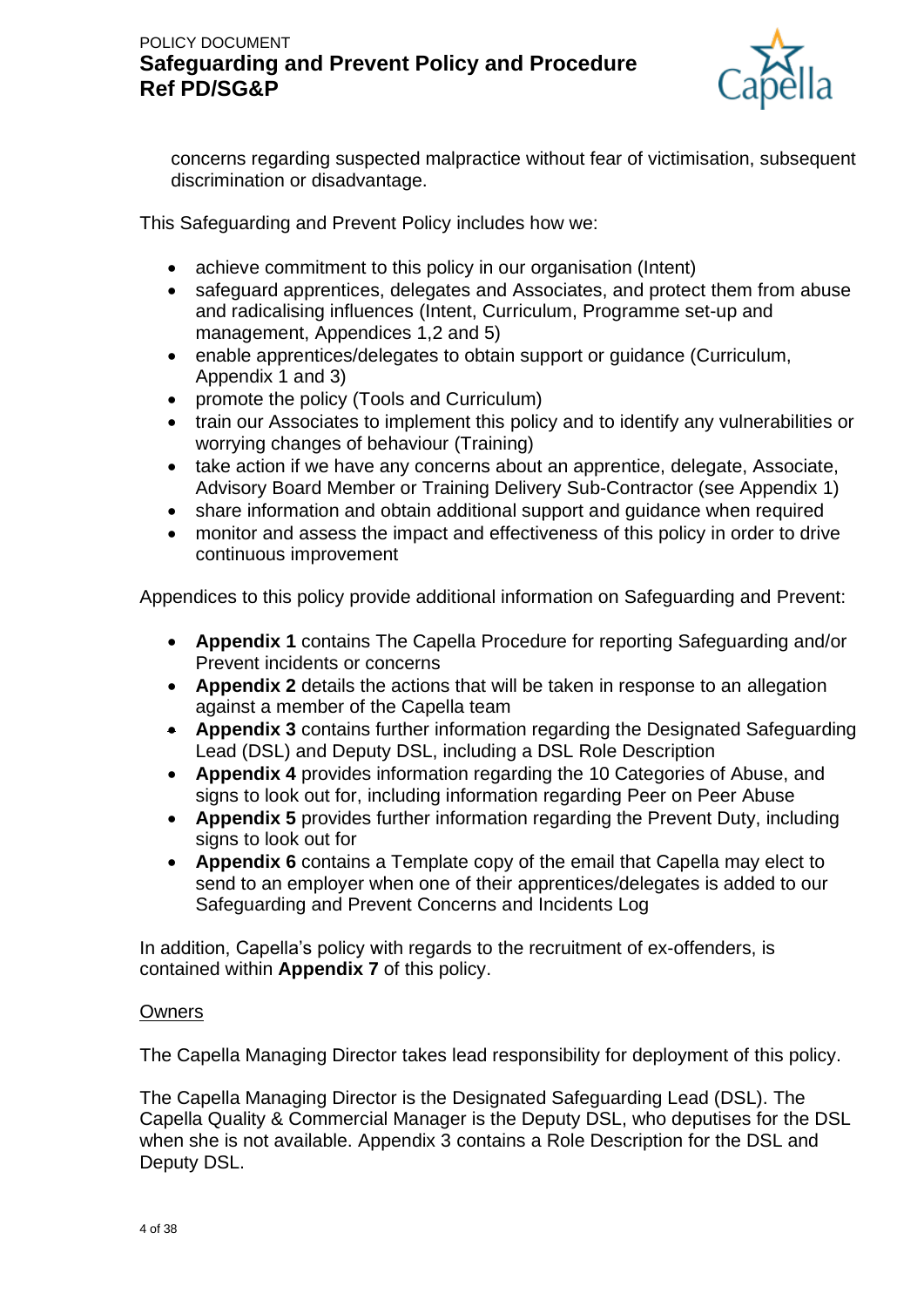

All Capella Associates, Capella Advisory Board Members, and Capella Training Delivery Sub-contractors are made aware of this policy and are committed to working within this policy.

### Intent

Capella aim to:

- 1. Provide a safe, supportive, open and transparent environment for all people to learn, develop, and work.
- 2. Create a safe space for free and open discussion and disclosure, recognising that an individual may not disclose everything all at once and that maintaining an open dialogue is therefore important.
- 3. Take a "zero tolerance" approach to all forms of abuse (including sexual violence, sexual harassment and peer on peer abuse) (See Appendix 4 for further information)
- 4. Foster good relations between people sharing a common characteristic and those who don't share that characteristic, and create a fully inclusive environment that is free from all forms of bullying, harassment and discrimination (*see Capella's Equality, Diversity and Dignity at Work Policy for further information*)
- 5. Promote and reinforce fundamental British Values, founded on tolerance and respect for others.
- 6. Ensure that all apprentices/delegates, Associates, Advisory Board Members and Training Delivery Sub-Contractors are:
	- aware of the risks of abuse, radicalisation and extremism
	- remain vigilant regarding these risks at all times
	- understand the process to raise concerns (no matter how small or lowlevel these may be perceived to be), and of how these will be handled (see Appendix 1)
- 7. Identify any individuals who may be suffering, or are likely to suffer, abuse or harm (including harmful sexual behaviour, sexual harassment and/or online abuse) and ensure these instances are reported and actioned appropriately, ensuring that the individual is the central focus.
- 8. Stay abreast of changes in published guidelines on Safeguarding, Safe Recruitment and the Prevent Duty.
- 9. Comply with all regulations and statutory duties in relation to Safeguarding, Safe Recruitment and the Prevent Duty.
- 10.Help to promote educational outcomes for all, and support activities linked to promoting/delivering the Education Inspection Framework (EIF), in particular those relating to Behaviour and Attitudes.
- 11.Promote a sense of community cohesion both within our provision and within the wider external community.
- 12.Challenge poor practice and inappropriate behaviour (including between peers) where identified (See Appendix 4 for further information regarding peer-on-peer abuse)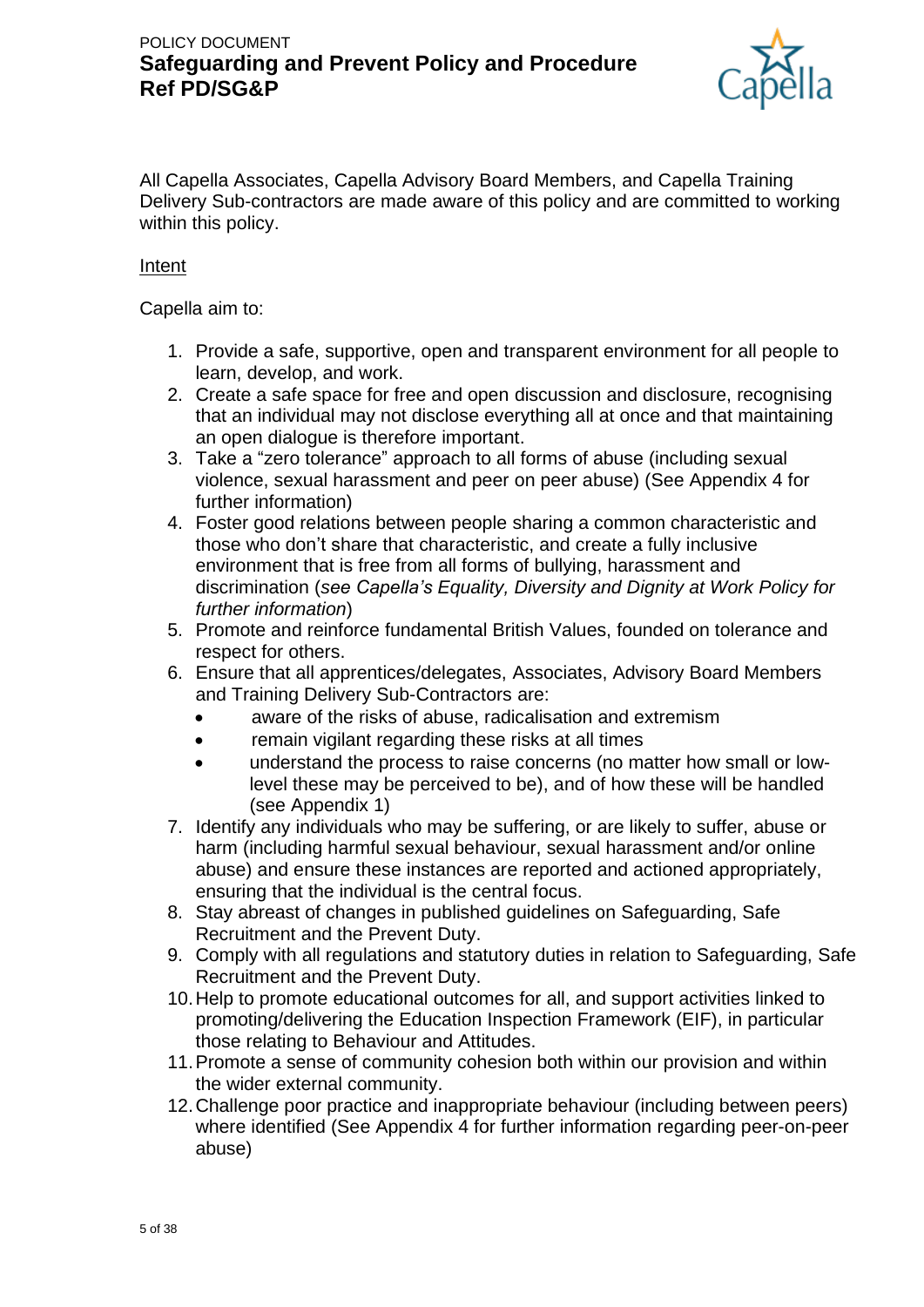

13.Ensure that "everyone is responsible" for fulfilling the purpose and aims of this policy.

#### Tools

Key tools we will use to ensure that Safeguarding and the Prevent Duty are promoted, that they are at the forefront and underpin all aspects of our business activities, and that our apprentices, delegates and Associates are protected from radicalising influences are listed below, in the area of operation to which they relate:

#### *Leadership / Policies / Procedures*

- 1. Annual review of this Safeguarding and Prevent policy.
- 2. Annual communication of this Safeguarding and Prevent policy to promote the importance of Safeguarding and Prevent and to ensure that all Associates, Advisory Board Members and Training Delivery Contractors/Sub-contractors understand their responsibilities with regards to Safeguarding and the Prevent Duty.
- 3. Ensuring that all Associates are aware that Capella's policy with regards to First Aid is that this must only ever be administered by the First Aiders at the training or meeting venue (i.e. employer site, training venue) .
- 4. Ensuring that all Associates are aware that it is Capella's Policy that all training will be undertaken either on-line or at the designated training venue (eg. employer site, training venue) and that Off-Site Educational Visits are not to be undertaken without a risk assessment and prior written authorisation from the Managing Director.
- 5. Six-monthly review/update of Capella's Prevent Duty Risk Assessment.
- 6. Regular contact with Capella's Regional Prevent Duty Lead for Further and Higher Education (Hifsa Haroon-Iqbal, West Midlands Regional Prevent Coordinator).
- 7. Requesting copies of training/presentation/promotional materials from any guest speakers and reviewing these prior to them being shared with Capella apprentices/delegates and/or contacts, to ensure they do not represent a risk to Safeguarding and/or the Prevent Duty (*Note: this should ideally be at least 5 days before delivery*).
- 8. Ensuring that guests and/or Contractors (other than Training Delivery Contractors/Sub-Contractors) who may have access to apprentices or delegates are accompanied at all times by a Capella Associate.
- 9. Always reporting any Safeguarding and/or Prevent concerns, no matter how small or low-level these may be perceived to be, to the Capella DSL (or in her absence the Deputy DSL) as soon as possible, for their inclusion on the Safeguarding and Prevent Concerns and Incidents Log, and, where deemed appropriate, to notify the apprentice's/delegate's employer that we have added one of their employees to the Capella Safeguarding and Prevent Concerns and Incidents Log (see Appendix 6 for further details and a copy of the email template).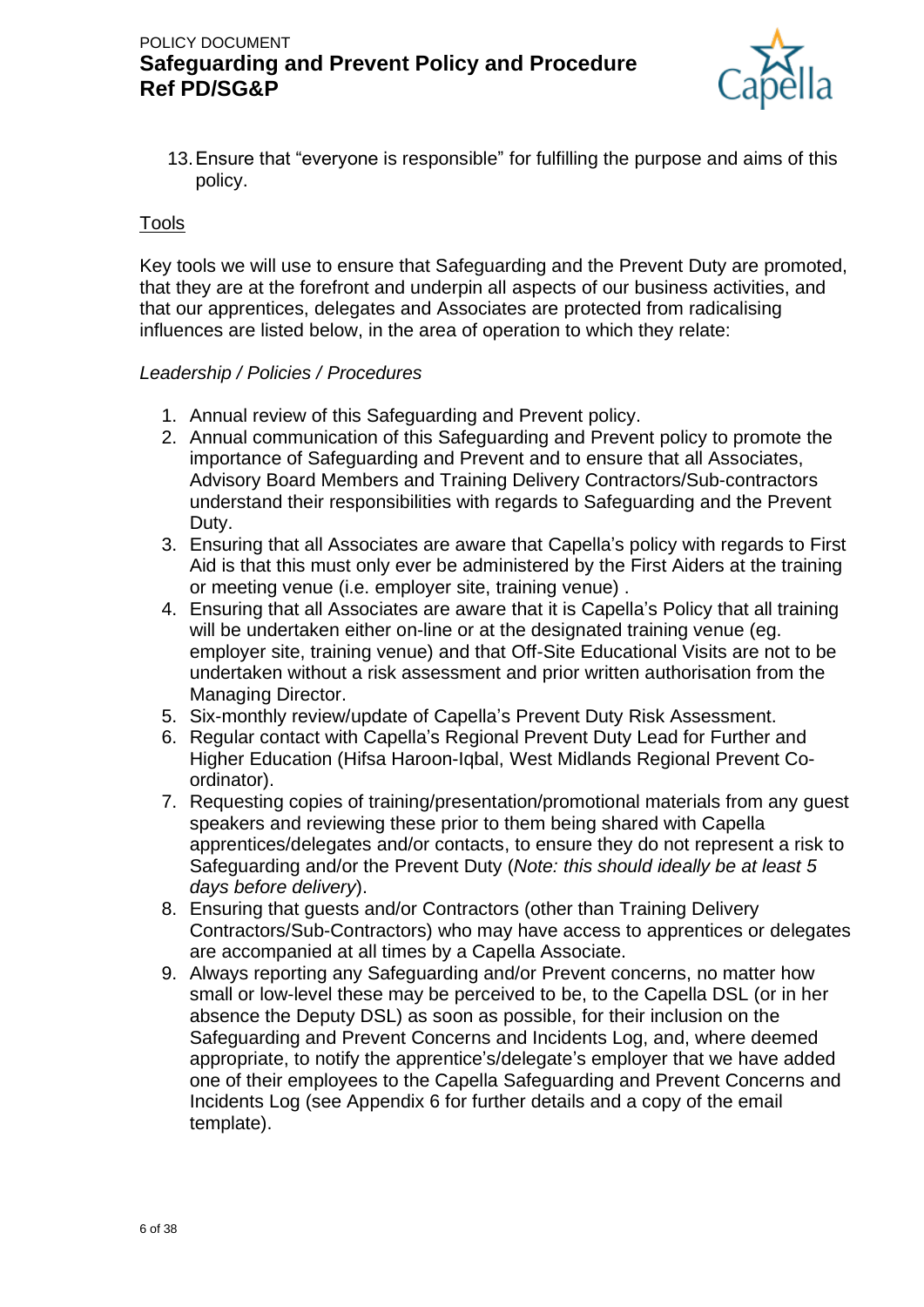

- 10.Following the guidelines in Appendix 1 or 2 (as applicable) if Safeguarding and/or Prevent situations or concerns arise. The responsibilities of the DSL and the Deputy DSL are set out in Appendix 3.
- 11.Acting swiftly, carefully and sensitively if any Safeguarding or Prevent issues or concerns arise (refer to Appendix 1 and 2)
- 12.Securely retaining information relating to Safeguarding and/or Prevent issues/concerns raised, and action taken, within the Safeguarding and Prevent Concerns and Incidents Log. The Safeguarding and Prevent Concerns and Incidents Log is only accessible to the DSL, the Deputy DSL and Capella's Designated Safeguarding Representatives as listed on the Capella User List (CL15) and it is password protected. The password must not be shared with any other parties. *(See Capella's Data Transfer and Storage policy for details regarding the retention period of this information)*
- 13.Setting out guidance in the Code of Conduct for apprentices/delegates relating to the usage of Capella provided IT equipment/systems (*Note: All Capella apprentices/delegates are allowed to use their own devices, and/or devices provided by their employer, whilst undertaking Capella training programmes – details regarding how equipment/systems must be used are set out in the Capella Data Transfer & Storage policy which includes monitoring and cyber security plus reference to the User List for access permissions and the Cyber Security Workbook for technical specifications and monitoring*).
- 14.Ensuring that all Associates, apprentices and delegates are aware of the risks associated with online activity and how to keep themselves safe
- 15.Ensuring safe recruitment of new Associates and Training Delivery Contractors/Sub-contractors by requiring all Associates, Advisory Board Members and Training Delivery Contractors/Sub-contractors to obtain, and provide Capella with visibility of, a Basic DBS Check as part of the recruitment process. See Capella's Recruitment Process Map (PM15) for further information regarding the recruitment process.
- 16.Requiring all Associates, Advisory Board Members and Training Delivery Contractors/Sub-Contractors to obtain, and show to Capella, their Basic DBS Certificate every two years following the commencement of their contract, and ensuring that the following information regarding their DBS Certificate is recorded in Capella's Single Central Record (BP63):
	- Type of DBS Check required (ie Basic)
	- DBS Certificate Number
	- Date of Issue of DBS Certificate
	- DBS Certificate Type
	- Initials of Capella Associate to whom DBS Certificate shown and date seen and confirmation that the Certificate is Clear
- 17.Requiring all Training Delivery Sub-Contractors to have suitable Insurance arrangements in place and to provide Capella with a copy of their certificate(s). The expiry date of the insurance is captured on Capella's Single Central Record (BP63) which is regularly reviewed.
- 18.Monitor and assess the impact and effectiveness of this policy in order to drive continuous improvement.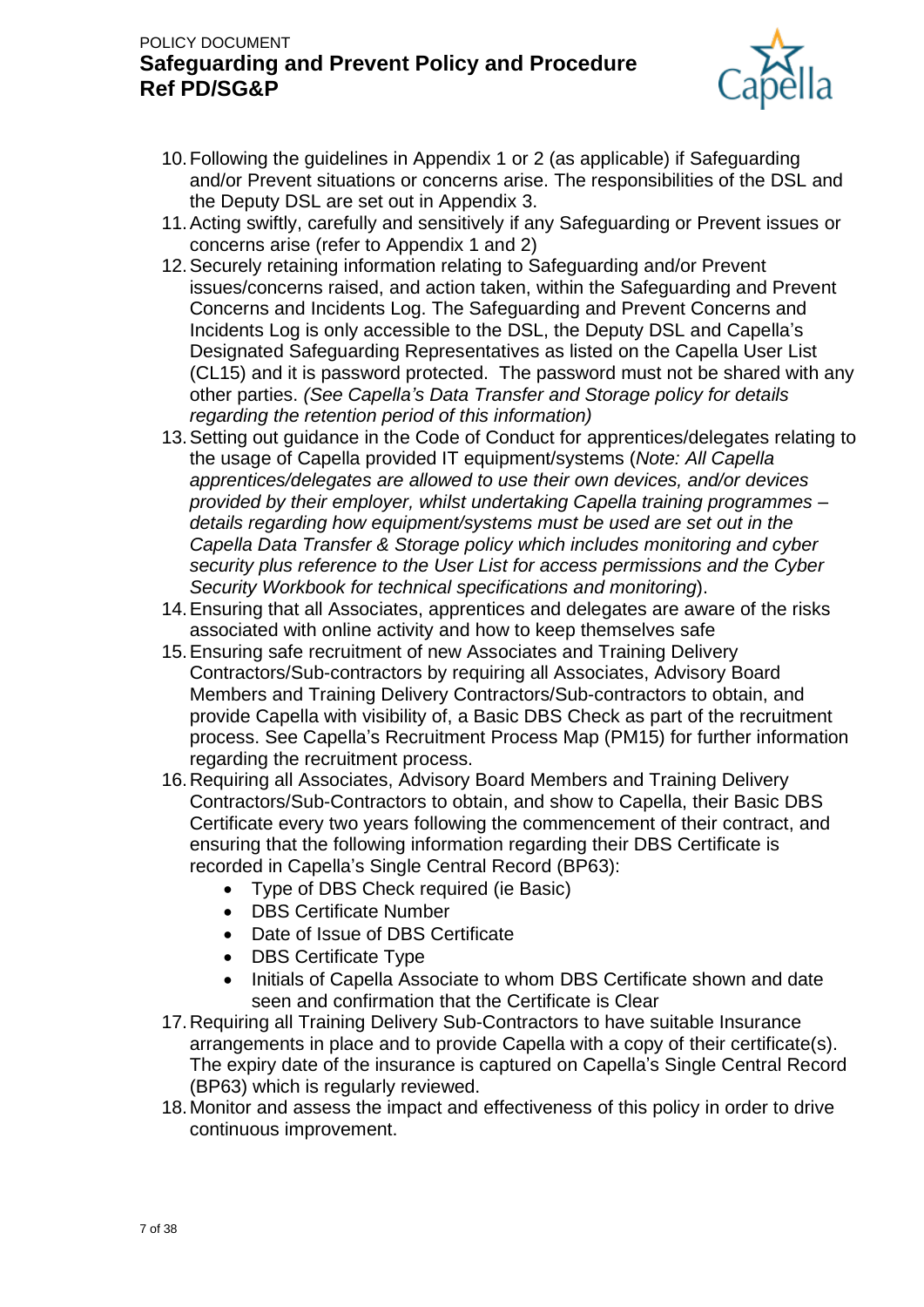

- 19.Undertaking regular Compliance Assurance checks of this policy and supporting processes in line with Capella's Compliance Assurance schedule (BP23).
- 20.Undertaking Quarterly analysis of data contained in the Safeguarding and Prevent Concerns and Incidents Log.
- 21.Undertaking regular analysis of data obtained from feedback surveys with apprentices/delegates, employers and Associates, and action planning to close any gaps.
- 22.Undertaking regular reviews of the Single Central Record and Skills Matrices for Associates.
- 23.Undertaking Quarterly analysis of Prevent Duty and other quiz/test data and action planning to close any gaps.
- 24.Undertaking Learner Deep Dives to identify any gaps and agree plans to address
- 25.Regularly reporting on the findings of the above analysis to Capella's Advisory Board.
- 26.Associates working within the Capella Code of Conduct.

#### **Capella aim to safeguard our apprentices/delegates, and to build resilience to extreme narratives in our apprentices/delegates and Associates through training, and considered programme set-up and curriculum design.**

### *Training*

27.Ensuring that all Associates and Advisory Board Members, as well as all Training Delivery Contractors/Sub-Contractors who work directly with apprentices/delegates, are trained as follows:

| Who                                                                                                                                          | What (summary)                                                                                                                       | What (curriculum)                                                                        | When                                                                    |
|----------------------------------------------------------------------------------------------------------------------------------------------|--------------------------------------------------------------------------------------------------------------------------------------|------------------------------------------------------------------------------------------|-------------------------------------------------------------------------|
| All Associates;<br><b>All Advisory</b><br><b>Board Members:</b><br><b>All Training</b><br><b>Delivery</b><br>Contractors/Sub-<br>contractors | <b>Awareness Training</b>                                                                                                            | • Safeguarding<br>and Prevent<br>Duty for $16 - 18$<br>year olds and<br>adults           | As soon as possible after<br>appointment and then<br>refreshed annually |
| DSL; Deputy<br>DSL; and<br>Designated<br>Safeguarding<br>Support<br><b>Representatives</b>                                                   | Designated<br>Safeguarding Lead<br>Training                                                                                          | $\bullet$ DSL<br>$\bullet$ Prevent<br><b>Referrals</b><br>$\bullet$ Safer<br>Recruitment | As soon as possible after<br>appointment and then<br>refreshed annually |
| <b>DSL</b>                                                                                                                                   | <b>Prevent Channel</b><br><b>Awareness Training</b><br>https://www.elearni<br>ng.prevent.homeoffi<br>ce.gov.uk/channela<br>wareness, | <b>Prevent Channel</b><br>Awareness<br>Training                                          | In advance of attending<br>any Channel Panel                            |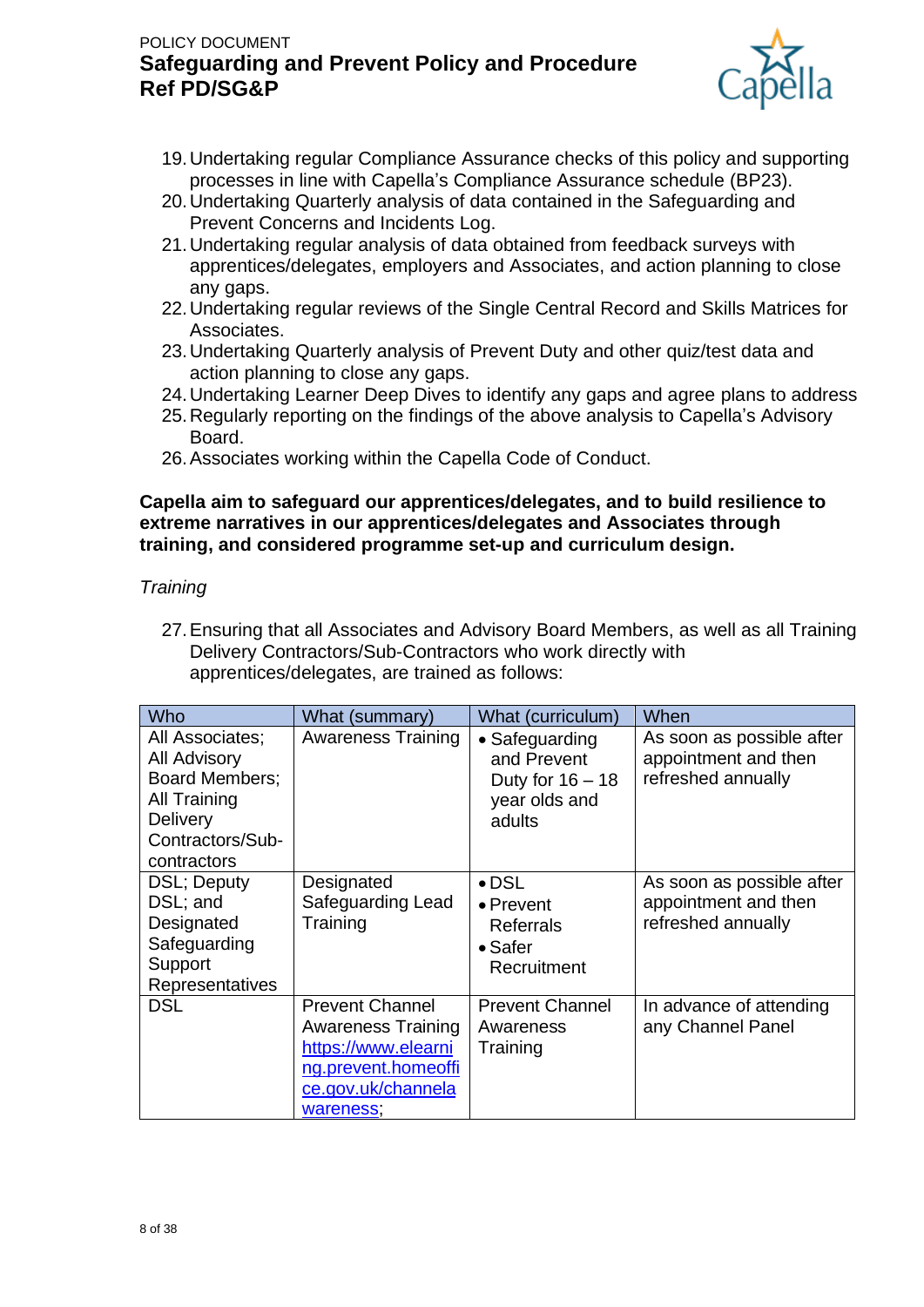

- 28.Ensuring that a record of the above training is maintained for all Associates and Advisory Board Members, as well as all Training Delivery Contractors/Sub-Contractors who work directly with apprentices/delegates, within Capella's Single Central Record (SCR)(BP63).
- 29.Requiring all Associates, Advisory Board Members and Training Delivery Contractors/Sub-Contractors to read the sections of the current live version of Keeping Children Safe In Education (KCSIE) that are relevant to their role and responsibilities (as determined by the DSL), and maintaining a record of this information within Capella's Single Central Record (SCR)(BP63).
- 30.Ensuring that at least one member of each Interview Panel has been trained in Safer Recruitment, and that the details of this are captured in Capella's Single Central Record (SCR)(BP63).
- 31.Ensuring that each Associate updates their Continuing Professional Development Record and their Skills Matrix to reflect the training that they have undertaken.
- 32.Ensuring that all Associates and Training Delivery Contractors/Sub-Contractors are aware of indicators that an individual:
	- May be engaged with an extremist group, cause or ideology
	- May have an intention to cause harm, use violence or undertake other illegal acts
	- May be capable of causing harm or contributing directly or indirectly to an act of terrorism
	- May be being abused and/or being subject to harmful sexual behaviour (including sexual harassment and online sexual abuse)

and that they know how to respond (see Appendices 4 and 5 for further information regarding indicators)

- 33.Ensuring that all Associates and Training Delivery Contractors/Sub-Contractors are aware of indicators of low-level concerns, such as:
	- An Associate or Training Delivery Contractor/Sub-Contractor appearing to be overly friendly with an apprentice/delegate
	- The use of inappropriate, sexualised, intimidating or offensive language by an Associate, Training Delivery Contractor/Sub-Contractor and/or an apprentice/delegate
	- Any behaviour which is inconsistent with Capella's Associate Code of Conduct or Capella's Code of Conduct for Apprentices/Delegates (as applicable)

and that they know that these must be raised with the DSL/Deputy DSL for recording in the Safeguarding and Prevent Concerns and Incidents Log.

34.Ensuring that any new/additional training needs are considered as part of the review of this policy.

*Note: Frequency of training may be increased subject to incidents arising and/or changes in legislation/guidance.*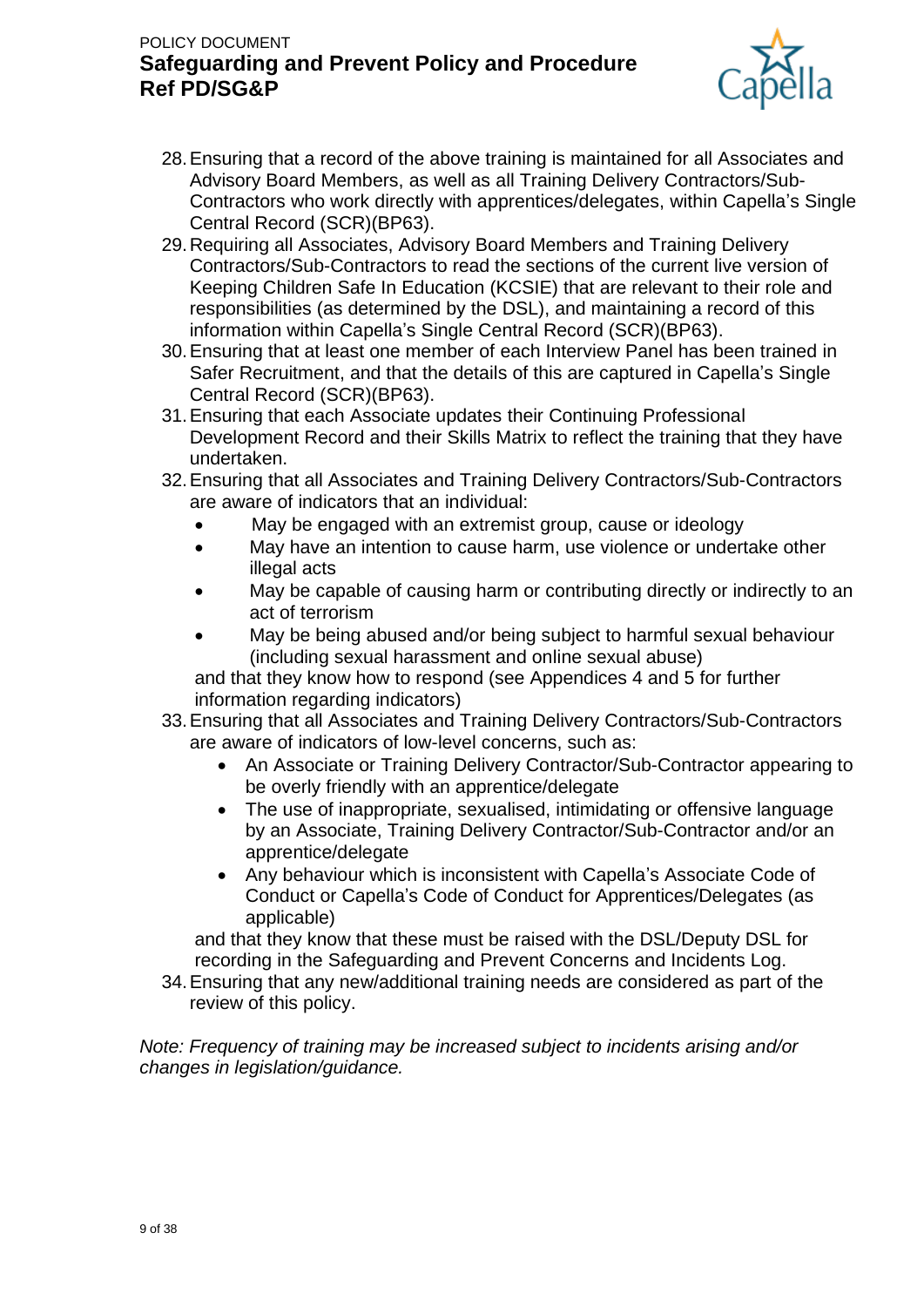

### *Programme set-up and management*

- 35.Encouraging and developing open relationships with all Capella apprentices/delegates and contacts
- 36.ProGo action to prompt consideration of:
	- a. known Safeguarding and/or Prevent Duty risks associated with overseas travel and delivery
	- b. employer nominated Safeguarding and Prevent Duty contacts, and training of same
	- c. known Safeguarding and/or Prevent Duty concerns / issues relating to an apprentice/delegate joining/taking part in a Capella programme (see Appendix 4 and 5 for signs to look out for)
	- d. whether an apprentice/delegate is Young (ie under 18) or vulnerable (ie a person who, for any reason, may be unable to take care of themselves or protect themselves against significant harm or exploitation) and should be subject to a Risk Assessment
- 37.Acting swiftly, carefully and sensitively if an apprentice/delegate discloses criminal convictions at enrolment. Each case must be considered on an individual basis, but where an unspent conviction is disclosed on enrolment documents:
	- a. Associate must report the information to the Capella DSL or, in her absence the Deputy DSL. The Capella DSL, or in her absence the Deputy DSL, will then, if deemed appropriate, record the information on the Capella Safeguarding and Prevent Concerns and Incidents Log.
	- b. If the apprentice/delegate is considered to be at risk, and/or the apprentice/delegate has given their consent, the Capella DSL may liaise with the Employer Safeguarding Lead to establish whether the unspent conviction constitutes a safeguarding issue/concern. Following any such discussions the Capella DSL must update the Safeguarding and Prevent Concerns and Incidents Log with the outcome of the discussion, recording whether any action is to be progressed or whether it was agreed that no further action is required.
	- c. Capella DSL & (where applicable) Employer to decide whether appropriate for the apprentice/delegate to be enrolled onto programme

## *Curriculum*

- 38.Sharing of relevant guidance and material with apprentices/delegates in order to raise their awareness of Safeguarding and Prevent, (including in areas such as on-line safety and British Values), via:
	- the Apprenticeship Support Resources available on Capella's website [\(https://capellaassociates.freshdesk.com/support/home\)](https://capellaassociates.freshdesk.com/support/home)
	- the latest news via One File
	- material embedded throughout Capella programmes including:
		- o Facilitated activities/discussions at Launch, Mid Review, Final Review and the Management Engagement Workshop
		- o Guided Learning Modules from the Education Training Foundation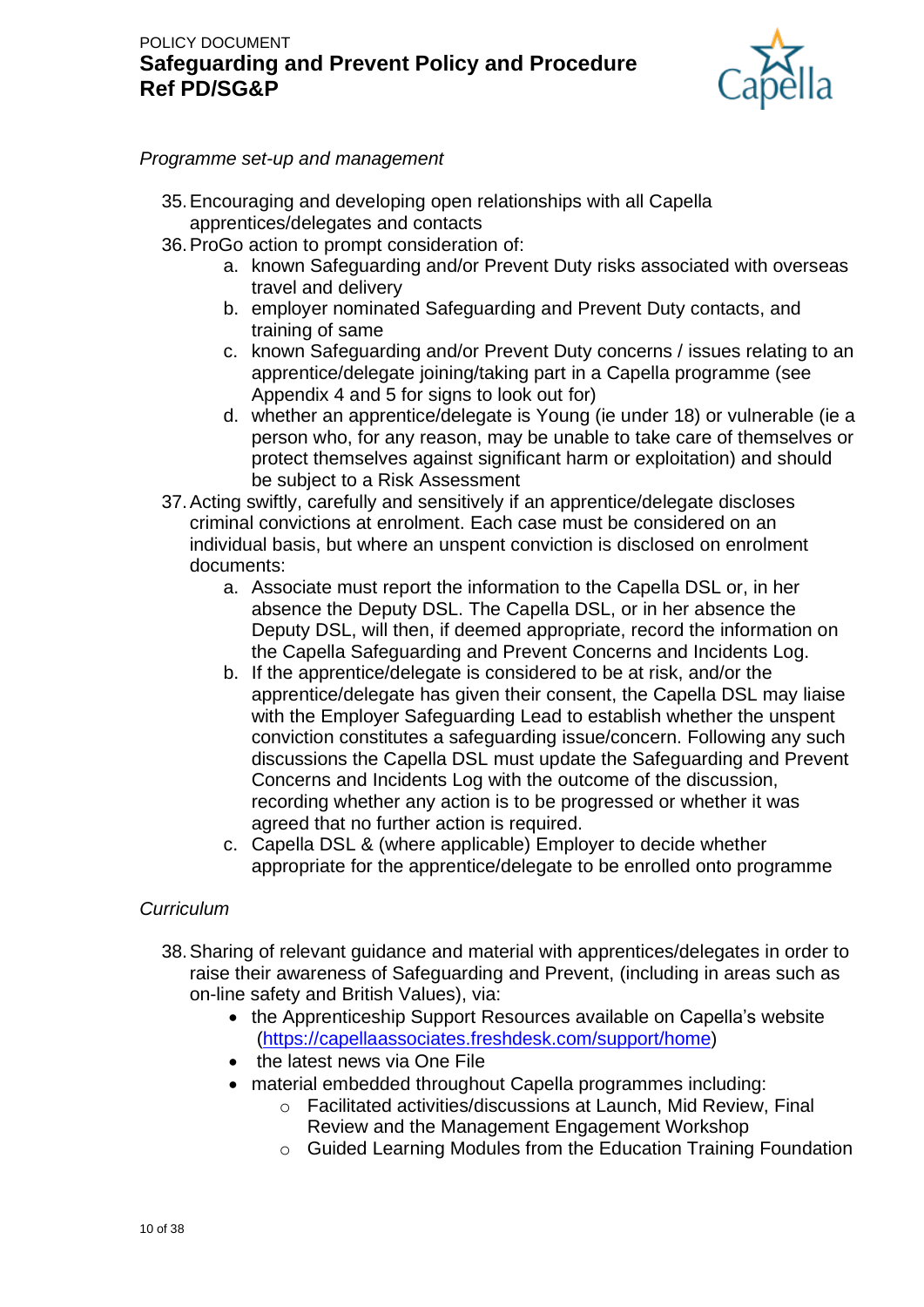

39.Ensuring that our Training Programmes make apprentices/delegates:

- aware of the existence of this policy
- aware of how, and to whom, to raise any concerns and of how these concerns will be handled
- aware of the Support and Guidance Resources (which include signposting to further sources of support) that are available via our website: [\(https://capellaassociates.freshdesk.com/support/home\)](https://capellaassociates.freshdesk.com/support/home)

### *Sharing of Safeguarding and/or Prevent information*

- 40.Capturing, and if deemed necessary sharing, Safeguarding and/or Prevent information with others (either within Capella or external to Capella), is always undertaken on a strictly "need to know basis", and is only undertaken in order to ensure that appropriate action is taken, and to ensure compliance with latest legislation and guidance in relation to Data Protection. Capella are mindful of "The 7 Golden Rules of Information Sharing", details of which are contained in Appendix 1. All Capella Associates are aware that:
	- Data Protection and UK GDPR should not be a barrier to sharing Safeguarding and/or Prevent concerns and that,
	- in urgent or emergency situations (eg to help prevent the loss of life or serious physical, emotional or mental harm) Capella will share personal data with relevant organisations or individuals as is necessary and proportionate**.**
- 41.If a Prevent concern is raised/identified, the DSL will, in the first instance, contact our Regional Prevent Duty Lead using the contact details detailed in Appendix 5 of this policy, unless a serious or imminent threat to the public or an individual has been identified in which case the first point of contact would be the police. In such a situation normal protocols around confidentiality may be overridden.

Capella's Regional Prevent Duty Lead will act as the Single Point of Contact for all issues that are referred to her, and will provide guidance regarding next steps, and if deemed appropriate, referral to other regions, and/or Channel.

### Monitoring of the Policy

Safeguarding and Prevent are reviewed at least 8 times per year as driven by our Leadership Team Meeting Standard Agenda and Advisory Board Standard Agenda.

All incidents, issues and/or concerns appertaining to Safeguarding and/or Prevent that are reported, or identified, by Capella Associates or Capella's Training Delivery Contractors/Sub-Contractors are recorded in Capella's Safeguarding & Prevent Concerns and Incidents Log by the DSL or the Deputy DSL.

The Deputy DSL monitors Capella's Safeguarding & Prevent Concerns and Incidents Log on a monthly basis, in liaison with Capella's Designated Safeguarding Support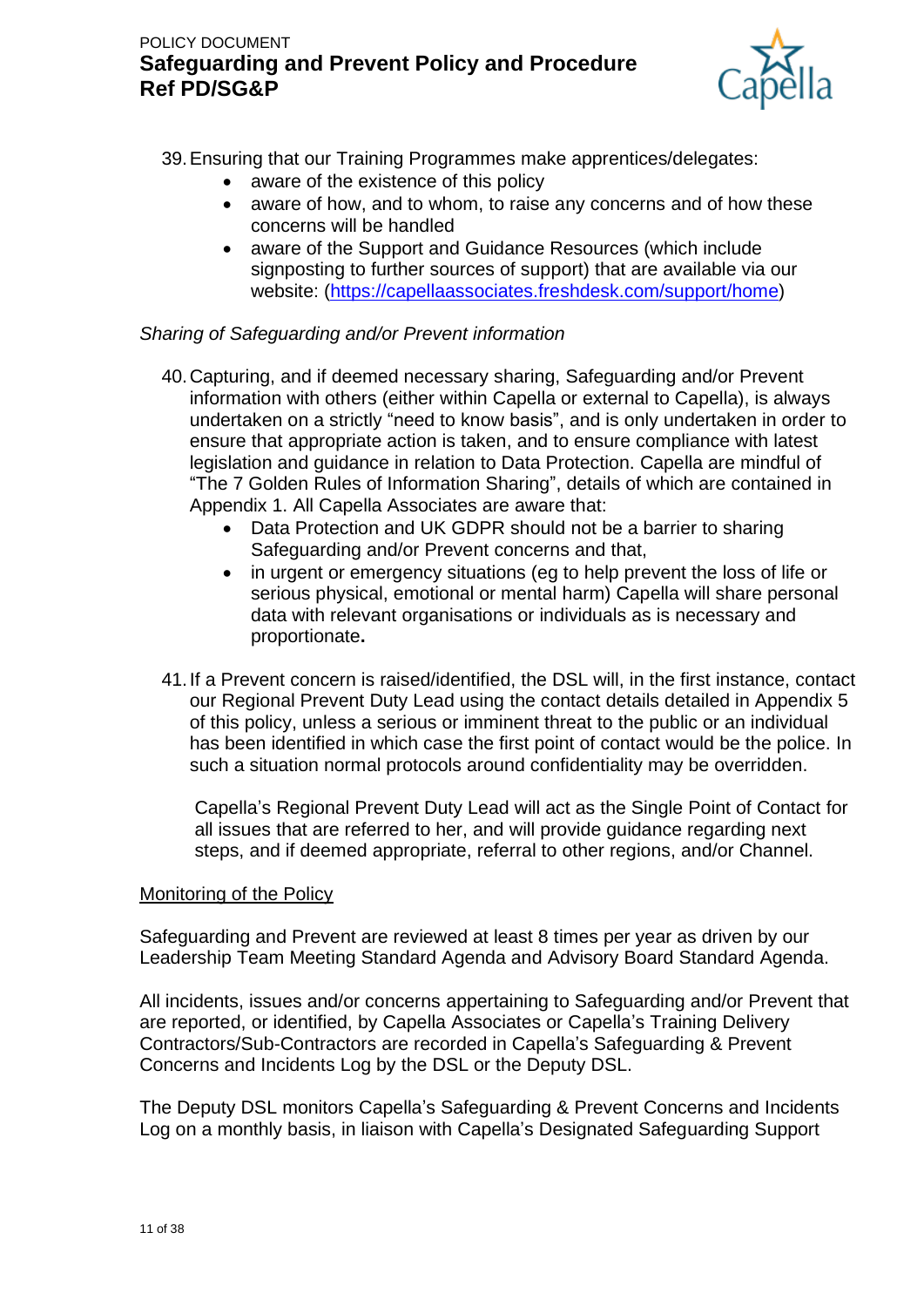

Representatives. The Deputy DSL may escalate any items on the Log through to the DSL where deemed necessary/appropriate.

The DSL monitors Capella's Safeguarding & Prevent Concerns and Incidents Log on a quarterly basis, and an anonymised update regarding these matters is shared with Capella's Advisory Board on a quarterly basis, including consideration of any trends or systemic issues.

The DSL may escalate any items on the Safeguarding & Prevent Concerns and Incidents Log through to Capella's Advisory Board where deemed necessary (names may be redacted).

Should recurrent issues or patterns emerge as a result of Capella's monitoring, these will be included in Capella's Prevent Risk Assessment.

Our Programme Review agenda includes specific reference to Safeguarding and Prevent and any changes that have occurred since programme set-up.

We also use our Self-Assessment (SAR) to evaluate our educational Safeguarding and Prevent provision, using standard Ofsted criteria. Although there are no separate grade descriptors for Safeguarding, we consider that such evaluation is good practice and we therefore identify which descriptor best matches current Safeguarding provision, then identify actions, where necessary, to reach the next grade descriptor. Our Quality Improvement Plan, supported by our Prevent Risk Assessment, contains specific sections regarding the evaluation of risk as it appertains to Prevent.

#### Review and Updates

This policy will be reviewed every 12 months or more frequently in the event of:

- (a) publication of new guidelines/official communications, or
- (b) the conclusion of any incident that has been reported

This policy is reviewed in line with the requirements laid out in the following documents:

- Keeping Children Safe in Education 2021 (DfE, Sept 2021)
- Working together to Safeguard Children Aug 2018
- Inspecting safeguarding in early years, education and skills settings September 2019
- Further Education and Skills Inspection Handbook (for September 2021)
- Information Sharing: Advice for practitioners providing safeguarding services to children, young people, parents and carers (HM Government, July 2018)
- DfE Regulated Activity in Relation to Children: Scope Factual Note by HM **Government**
- Revised Prevent Duty Guidance for England and Wales 10 April 2019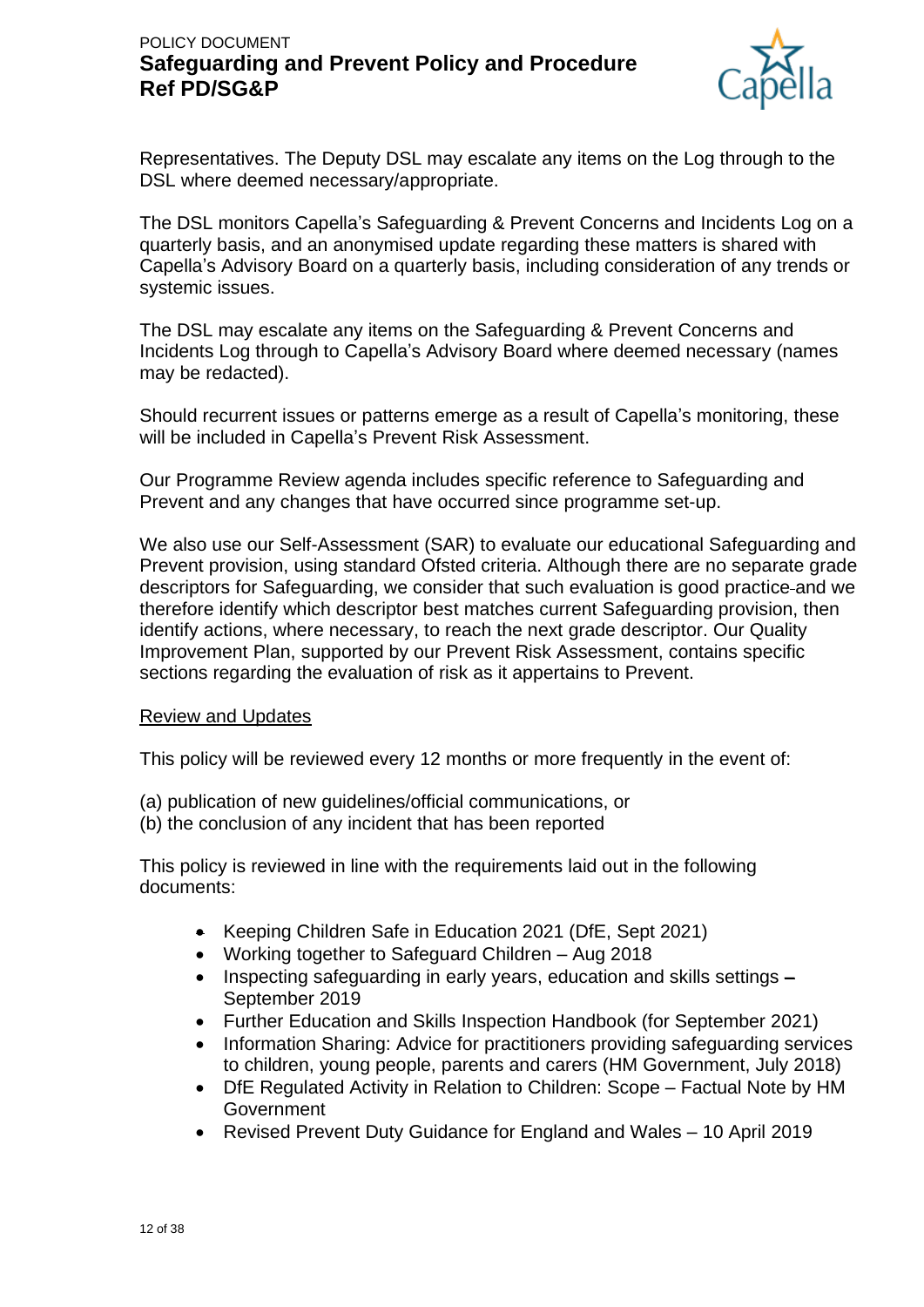

- Prevent Duty Guidance: for further education institutions in England and Wales – 10 April 2019
- The Prevent Duty in Further Education and Skills Providers August 2016
- Work Based Learners and the Prevent Statutory Duty September 2018
- Counter-Terrorism and Security Act 2015
- Jisc.ac.uk/guides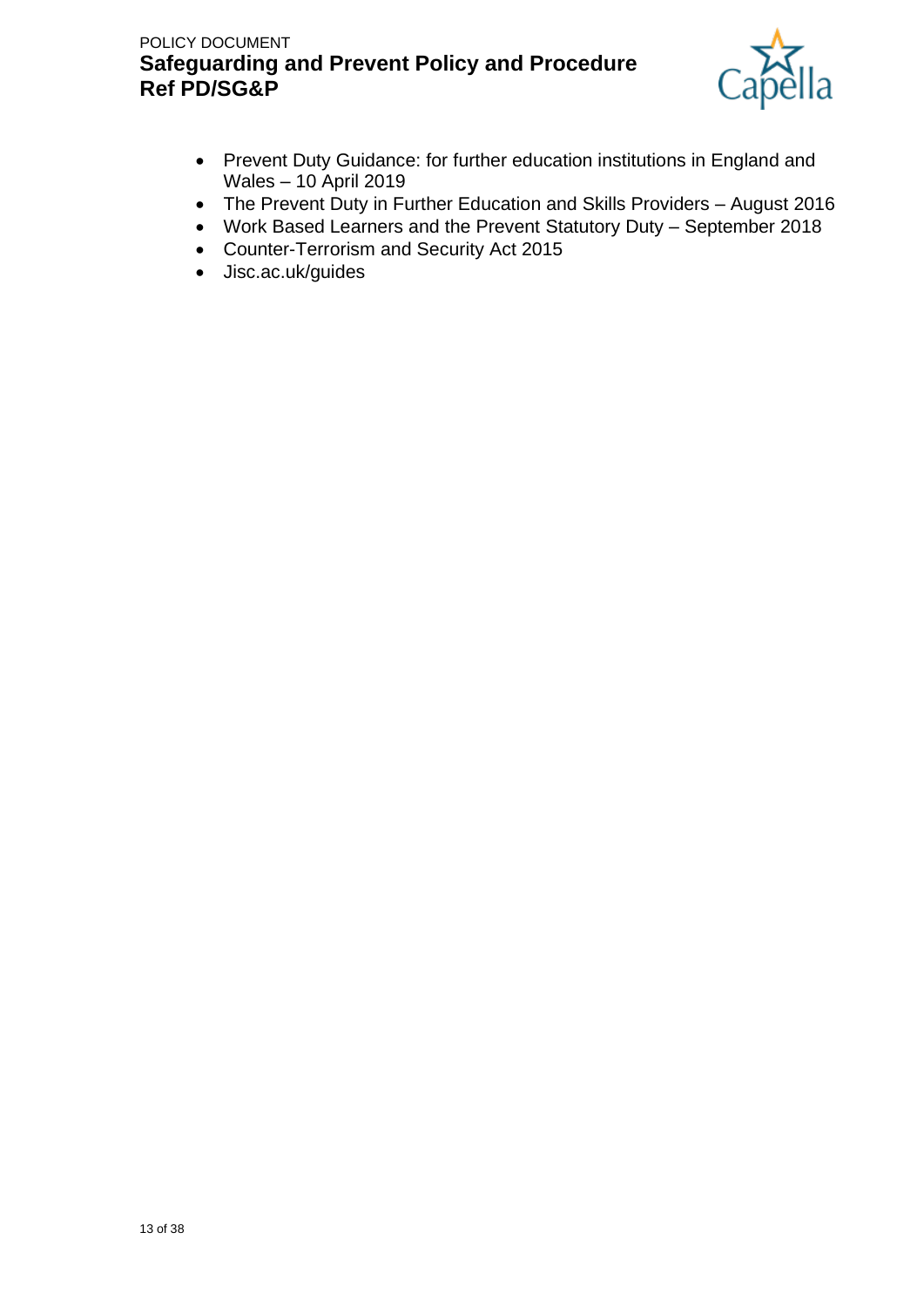

### **Appendix 1: The Capella Procedure for Reporting Safeguarding and Prevent incidents, issues or concerns**

Key things to remember if you are advised of, or suspect / identify, Safeguarding and/or Prevent concerns, or possible abuse (including sexual abuse and/or sexual harassment):

- 1. NOTICE CHECK SHARE *Remember both physical and mental health are relevant to safeguarding. Be mindful of the fact that the individual making the disclosure has placed you in a position of trust*.
- 2. Remember "**Reassure, Record, Report**"

#### 3. **Reassure**:

Reassure them that by telling you, they have done the right thing, and that they will be taken seriously and be supported and kept safe.

Listen carefully, without making assumptions or judgements, and stay calm.

Do not offer confidentiality.

Gather as much information as possible, asking simple, open questions such as "Can you tell me what happened?".

Question normally and without pressure, checking understanding of what you have heard. Never ask leading questions and do not put words into their mouth.

#### 4. **Record:**

Where possible record information word for word rather than summarising, however if doing so would inhibit the discussion, or hinder engagement, you should make a record as soon as possible after the discussion.

The following information at a minimum should be captured:

- a. Name and contact details of person writing the report plus date, time and signature
- b. Names and contact details of people involved with the concern
- c. Details of any action taken
- d. Facts relating to the circumstances including date, time and location of specific incidents, as well as any witnesses.
- e. Details of any immediate or impending danger to the people concerned.

 Appropriate terminology, which does not imply guilt, should be used within reports/records (eg Person 1 rather than "the victim").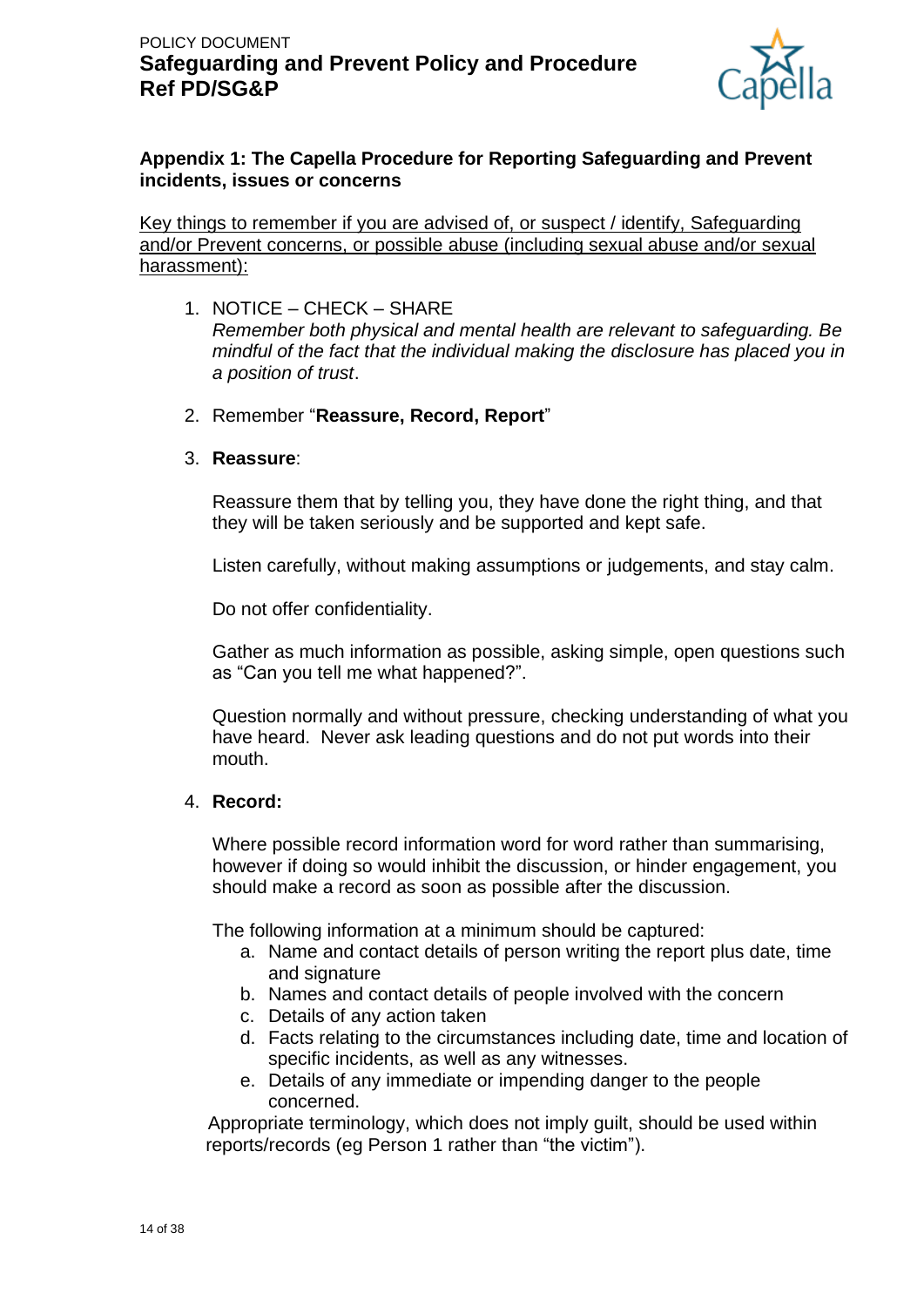

Find out what the individual would like to happen but make them aware that you may have to act against their wishes (e.g. they may ask you not to disclose to anyone else).

Be mindful of the fact that an individual may not disclose all information during the first discussion. Make notes of any subsequent discussions that take place. Where possible these notes should be verbatim.

### **5. Report:**

Inform them that you must pass the information on, but that only those that need to know about it will be told. Inform them of who the matter will be reported to, as well as when and how.

Report the Safeguarding Concern/Incident to the Capella DSL (or in her absence the Capella Deputy DSL) as soon as possible and no later than the end of the day that the concern/incident was noticed/occurred, in order to enable them to:

- capture details of the incident within the Capella Safeguarding and Prevent Concerns and Incidents Log, and
- complete Capella's "Detection, Severity, Occurrence" assessment to assess risks and needs arising from the incident.

Be mindful of "The 7 Golden Rules of Information Sharing" which are:

- 1 GDPR isn't a barrier to sharing information
- 2 Be open and honest
- 3 Seek advice
- 4 Share with consent where appropriate
- 5 Consider safety and wellbeing
- 6 Necessary, Proportionate, Relevant, Accurate, Timely and Secure
- 7 Keep a record

Further information regarding "The 7 Golden Rules of Information Sharing" is available in: [Information sharing: advice for practitioners](https://assets.publishing.service.gov.uk/government/uploads/system/uploads/attachment_data/file/721581/Information_sharing_advice_practitioners_safeguarding_services.pdf)  [\(publishing.service.gov.uk\)](https://assets.publishing.service.gov.uk/government/uploads/system/uploads/attachment_data/file/721581/Information_sharing_advice_practitioners_safeguarding_services.pdf)

6. If considered appropriate (see Appendix 6 for further details), the Capella DSL/Deputy DSL may elect to inform the nominated employer HR or Safeguarding contact for the individual. If such communication is deemed appropriate this should take place as soon as possible, and the Safeguarding and Prevent Concerns and Incidents Log should be updated to capture details of the discussion and actions/next steps agreed (including, if applicable, any actions that it has been agreed should not be taken), and timescales for completion of actions.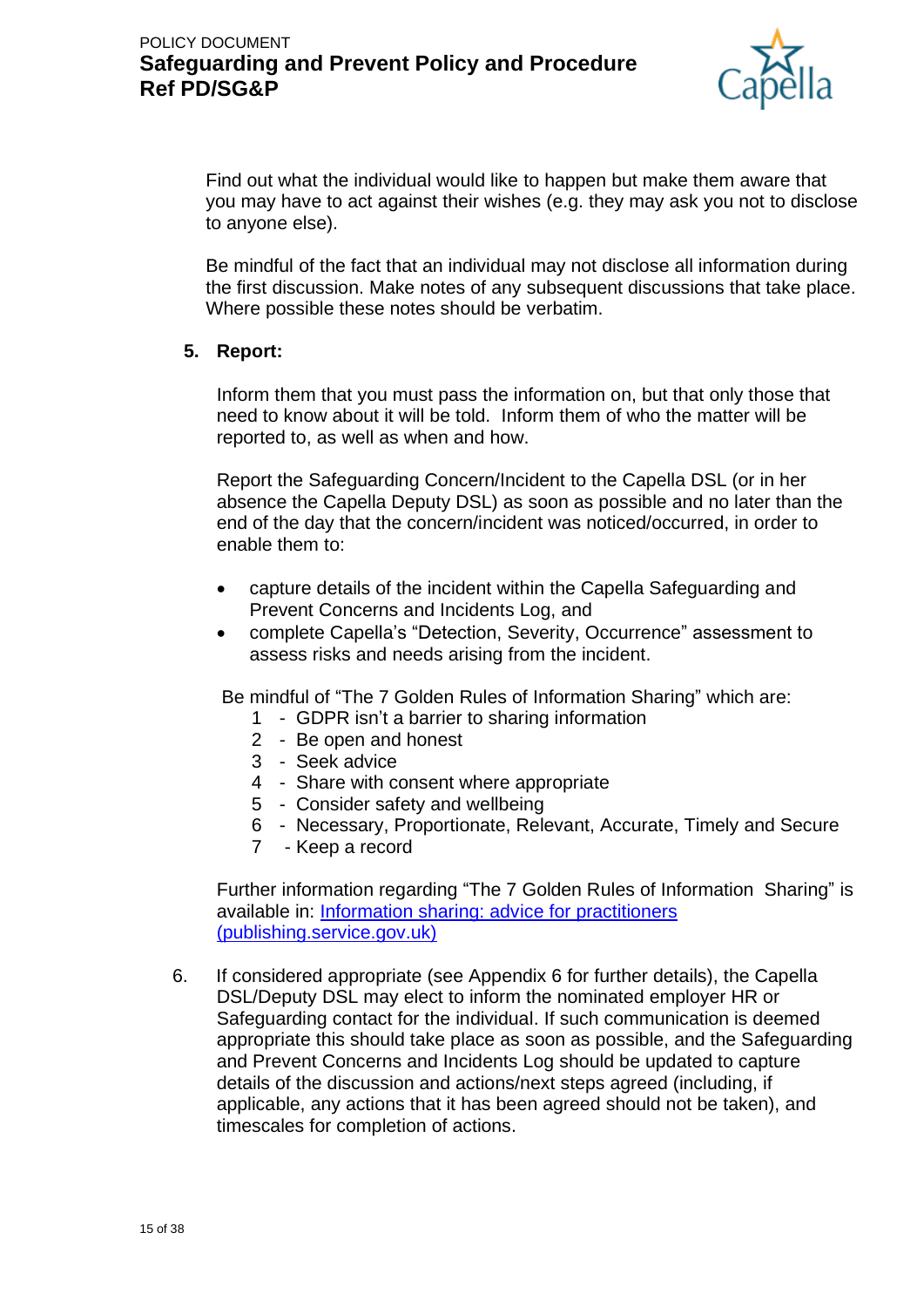

- 7. Actions agreed (regardless of whether or not the employer has been informed) may include contact with appropriate agencies (e.g.
	- Regional Prevent Duty Lead for prevent related issues,
	- police if a criminal act is known or suspected,
	- social services for safeguarding concerns [*Note: if the concern relates to the learning setting the referral should be made to the Local Authority in which the setting is located, otherwise the referral should be made to the Local Authority for the area where the apprentice/delegate lives which can be found by conducting an online search for "out of hours social care" or "emergency social services" for the relevant region/county of the apprentice/delegate concerned]*
- 8. If verbal contact is made with appropriate agencies, such contact should be confirmed in writing immediately and Capella should request acknowledgement of receipt. The Capella Safeguarding and Prevent Concerns and Incidents Log should be kept updated at all times with a record of all agreed actions and actions taken.
- 9. If Capella refers a safeguarding concern or an allegation of abuse to local authority children's social care / adult social care and / or the police, Capella must, within 24 hours, inform the ESFA by contacting the Helpdesk (08000 150600 or helpdesk@manage-apprenticeships.service.gov.uk). Such notification must include:
	- the name of the Training Provider,
	- a high-level summary of the nature of the incident (without sharing personal information about victims or alleged perpetrators) and
	- confirmation of whether it is, or is scheduled to be, investigated by the Local Authority and / or the police
	- 10. Associates must not investigate concerns or allegations themselves but must report them immediately to the Capella DSL, or in her absence the Deputy DSL, for their recording in the Safeguarding and Prevent Concerns and Incidents Log.
	- 11. The Capella DSL and Deputy DSL must keep the Safeguarding and Prevent Concerns and Incidents Log up to date with all details of the incident/concern and all actions taken.
	- 12. Following each incident, the Capella DSL/Deputy DSL (as applicable) must reflect on the incident and the actions taken and capture / share learning, as appropriate. This analysis may form part of the quarterly analysis of the Safeguarding and Prevent Concerns and Incidents Log.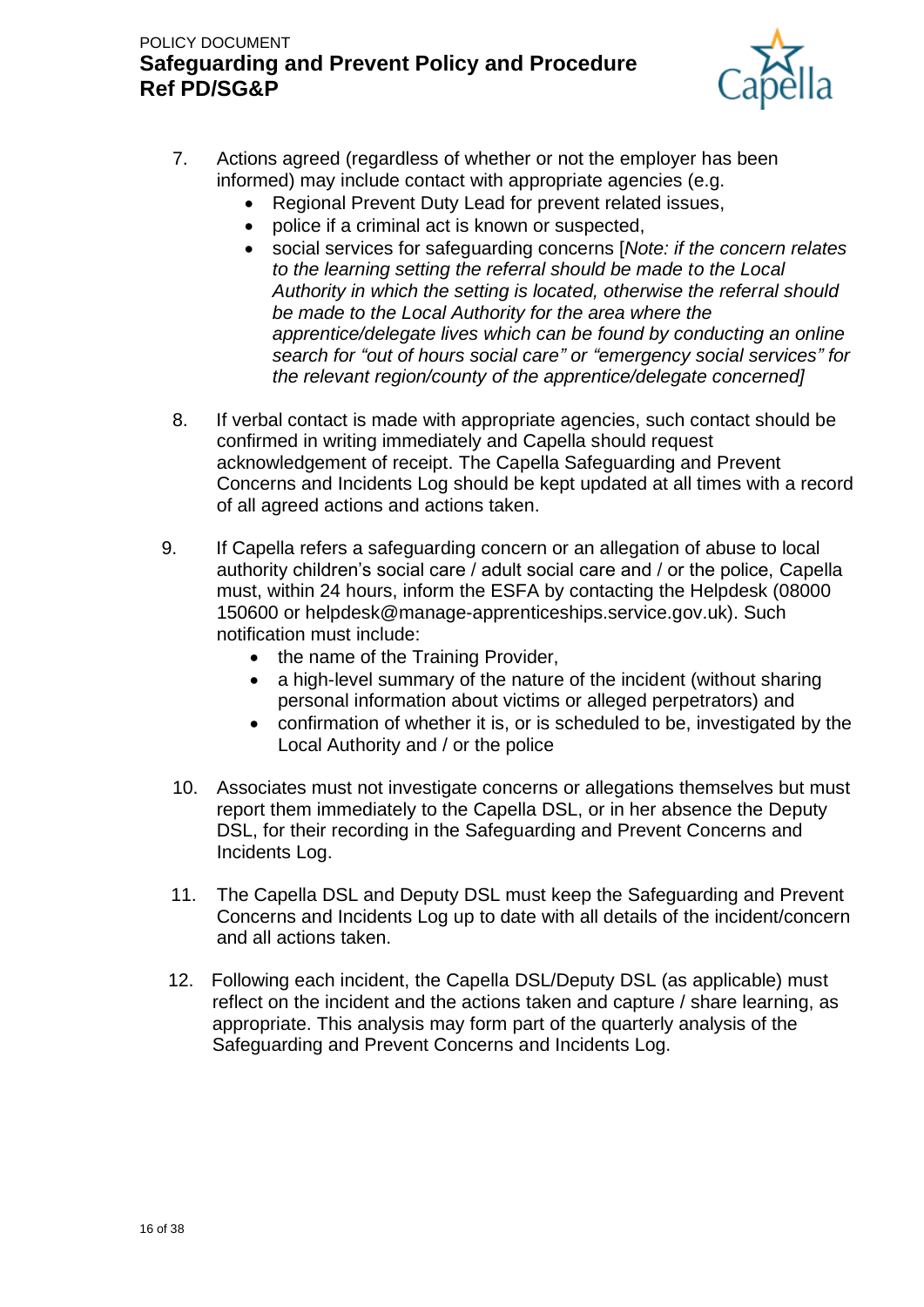

### **Appendix 2: Actions taken in response to an allegation against a Capella Associate or a Training Delivery Sub-contractor utilised by Capella**

The below actions will be followed where it is alleged that any Associate contracted (or sub-contracted) to work for Capella Associates has:

- behaved in a way that has harmed an apprentice/delegate, or may have harmed an apprentice/delegate;
- possibly committed a criminal offence against or related to an apprentice/delegate;
- behaved towards an apprentice/delegate in a way that indicates he or she may pose a risk of harm to an apprentice/delegate; or
- behaved or may have behaved in a way that indicates they may not be suitable to work with apprentices/delegates

When dealing with allegations, Capella will:

- Apply common sense and judgement
- Deal with allegations fairly, consistently, and as quickly as possible
- Provide effective protection for the person who has made the allegation
- Support the person subject to the allegation
- Keep all information regarding the allegation confidential and secure
- Only share information regarding the allegation with other parties (eg police, DBS, employer) on a "need to know" basis
- 1. Any allegation that is made against a Capella Associate, or a Training Delivery Contractor/Sub-Contractor utilised by Capella, should be submitted to Capella's DSL (or in her absence Capella's Deputy DSL) without delay, either verbally or in writing. Please classify any such correspondence as Highly Confidential. Contact details for the DSL/Deputy DSL are available on Page 2 of this policy.
- 2. Any allegation that is made against the Capella MD should be submitted to the Independent Members of Capella's Advisory Board without delay, by emailing [advisoryboard@capellaassociates.com.](mailto:advisoryboard@capellaassociates.com) Please classify any such correspondence as Highly Confidential.
- 3. Upon receipt of an allegation against a Capella Associate or a Training Delivery Contractor/sub-contractor utilised by Capella, Capella's DSL/Deputy DSL (as applicable) will conduct basic enquiries to establish the facts and help them to determine whether there is any foundation to the allegation eg:
	- Where was the individual subject to the allegation at the time of the allegation?
	- Did the individual subject to the allegation come into contact with the person making the allegation, or could they have come into contact with that person, at the time of the allegation?
	- Were there any witnesses to the allegation?
	- Is there any CCTV footage of the allegation?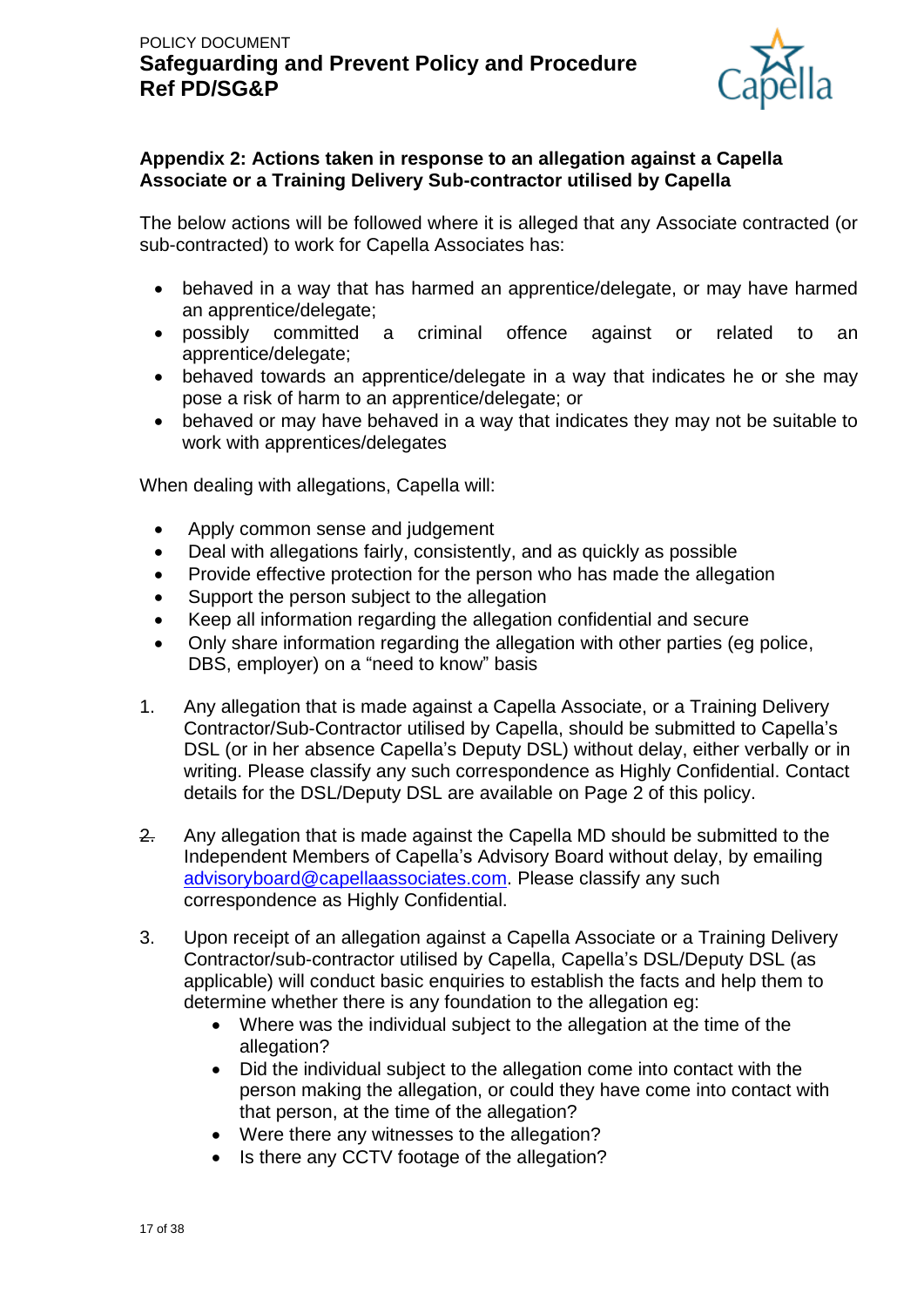

- 4. Upon receipt of an allegation against the Capella MD, an extra-ordinary meeting of Capella's Advisory Board (excluding the Capella MD) will be convened, at which the Advisory Board (excluding the Capella MD) will conduct basic enquiries to establish the facts and help them to determine whether there is any foundation to the allegation eg:
	- Where was the individual subject to the allegation at the time of the allegation?
	- Did the individual subject to the allegation come into contact with the person making the allegation, or could they have come into contact with that person, at the time of the allegation?
	- Were there any witnesses to the allegation?
	- Is there any CCTV footage of the allegation?
- 5. Once the basic enquiries have been completed, the DSL/Deputy DSL/Advisory Board (excluding the MD) (as applicable) will make a risk assessment of the situation and will consider the most appropriate course of action to take during the investigation into the allegation. Appropriate courses of action may include:
	- redeployment of the MD, Associate or Training Delivery Contractor/Subcontractor (as applicable) so that they have no direct contact with apprentices/delegates
	- ensuring that the MD, Associate or Training Delivery Contractor/Sub-Contractor (as applicable) does not have unsupervised access to apprentices/delegates
	- where there is cause to suspect that an apprentice/delegate or apprentices/delegates may be at risk of harm, or the case is so serious that it may constitute grounds for contract termination, suspension of the MD, Associate or Training Delivery Contractor/Sub-contractor (as applicable) may be considered. All options to avoid suspension will be considered prior to taking that step. If suspension is considered necessary, the rationale and justification for the suspension, along with the alternatives that have been considered and why they were rejected, will be recorded, and written confirmation of the suspension will be sent to the MD, Associate or Training Delivery Contractor/Sub-contractor (as applicable) within one working day, along with the contact details for their named Capella point of contact/support. Every effort will be made to maintain confidentiality and guard against unwanted publicity and/or reputational damage while an allegation is being investigated or considered.
- 6. The Capella DSL/Deputy DSL/Independent Member (as applicable) will:
	- conduct a thorough investigation of the allegation, including obtaining written details about times, dates, locations and names of potential witnesses (*Where possible a verbatim record of the discussion should be recorded, however if this would inhibit the discussion or hinder engagement a record of the discussion should be made as soon as possible after the discussion has concluded)*. *Appropriate terminology,*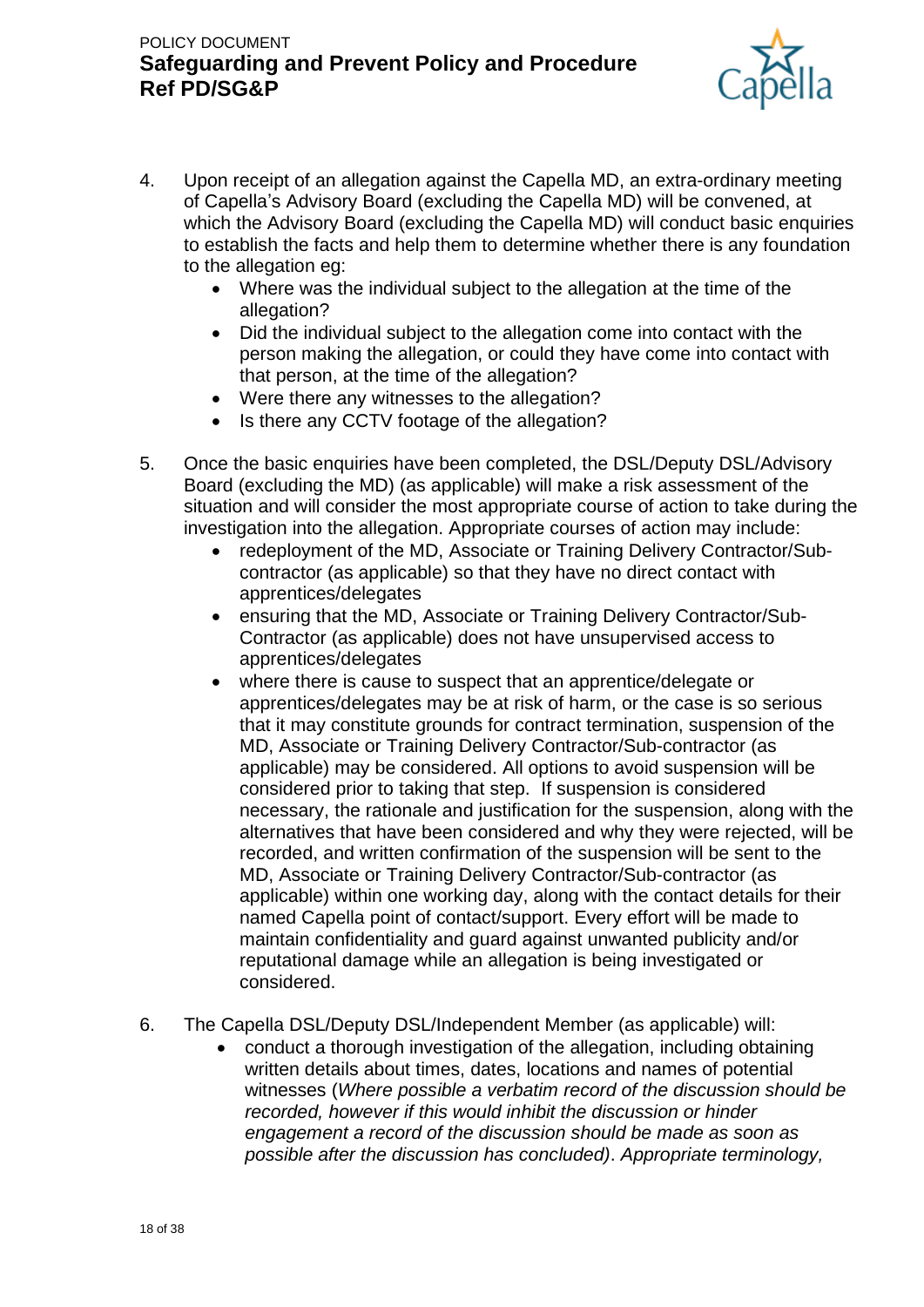

*which does not imply guilt, should be used within reports and records (eg Person 1 rather than "the victim")*.

- Produce a written outcomes report upon the conclusion of the investigation
- 7. When determining the outcome of an allegation investigation, the options open to Capella will depend upon the nature and circumstances of the allegation and the information/evidence available.

Capella will use the following definitions when determining the outcome of allegation investigations:

- **Substantiated:** there is sufficient evidence to prove the allegation;
- **Malicious**: there is sufficient evidence to disprove the allegation and there has been a deliberate act to deceive;
- **False**: there is sufficient evidence to disprove the allegation;
- **Unsubstantiated**: there is insufficient evidence to either prove or disprove the allegation. The term, therefore, does not imply guilt or innocence;
- **Unfounded**: to reflect cases where there is no evidence or proper basis which supports the allegation being made.
- 8. Where an allegation is substantiated against an Associate or Training Delivery Contractor/Sub-Contractor, Capella will:
	- Immediately terminate their contract with the Associate or Training Delivery Contractor/Sub-Contractor (as applicable)
	- make the substantiated outcome clear when providing references for the Associate/Training Delivery Contractor/Sub-contractor to prospective employers, providing that the information is factual and does not include opinion
	- retain the following information in the Associate/Training Delivery Contractor/Sub-Contractors personnel file until the Associate/Training Delivery Sub-Contractor has reached normal pension age or for a period of 10 years from the date of the allegation (whichever is longer):
		- o a clear and comprehensive summary of the allegation
		- o details of how the allegation was followed up and resolved
		- o a note of any action taken, decisions reached and the outcome
		- o a copy of any correspondence regarding the matter that was provided to the individuals concerned
		- $\circ$  a declaration on whether the information will be referred to in any future reference

Where an allegation is substantiated against the MD an extraordinary meeting of the Advisory Board (excluding the MD) will be convened to agree an appropriate course of action.

Where an allegation is substantiated, and the MD, Associate or Training Delivery Contractor/Sub-contractor (as applicable) is found to have harmed, or posed a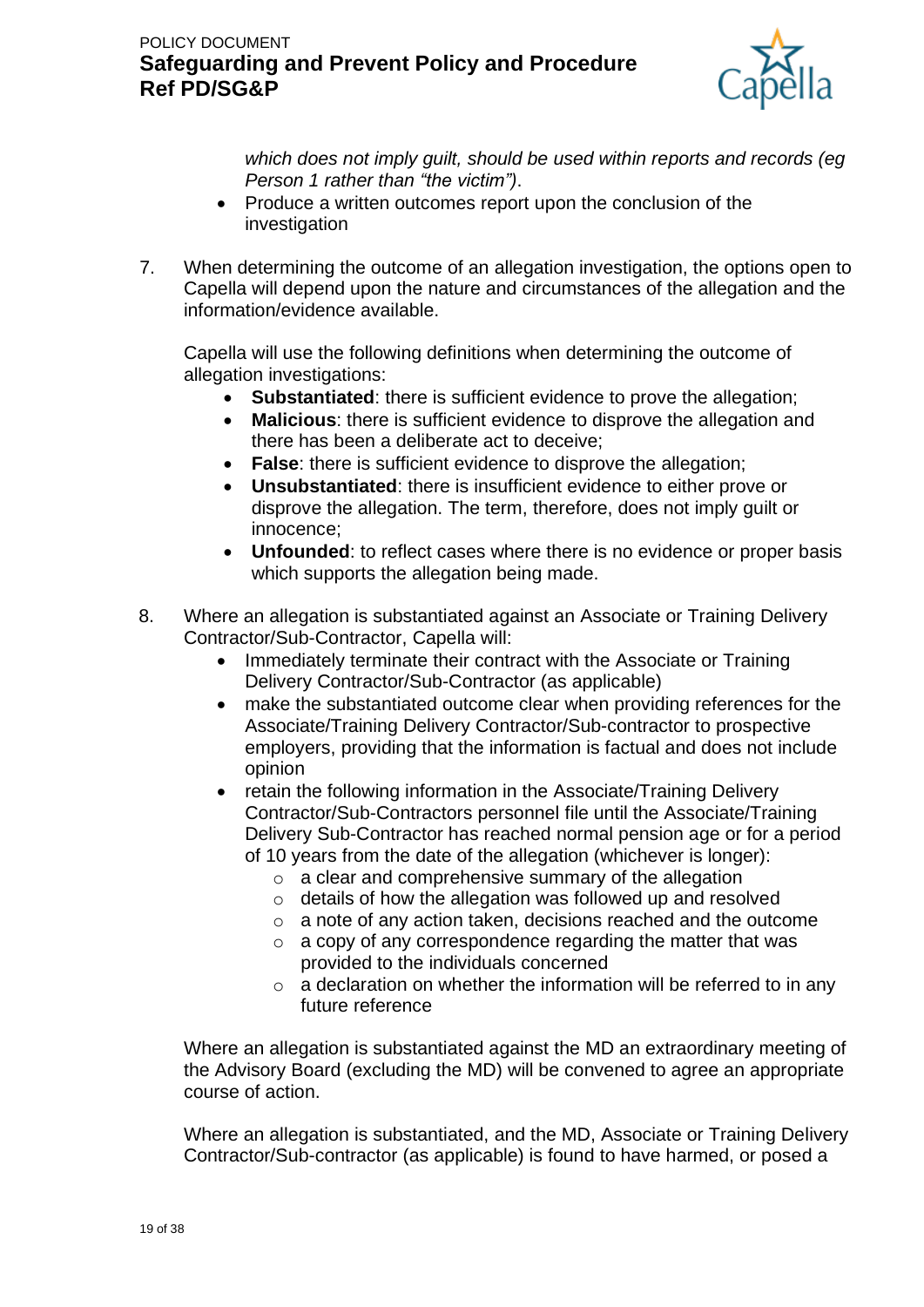

risk of harm, to a young person (aged 18 or under) or a vulnerable adult (ie a person who, for any reason, may be unable to take care of themselves or protect themselves against significant harm or exploitation) and where:

- a) the harm test was satisfied in respect of that individual
- b) the individual has received a caution or conviction for a relevant offence or there is reason to believe that the individual has committed a listed relevant offence and
- c) the individual has been removed from working in regulated activity, or would have been removed had they not left

the Capella DSL/Deputy DSL/Advisory Board (as applicable), will notify the Disclosure and Barring Service (DBS) that the MD, Associate or the Training Delivery Contractor/Sub-contractor (as applicable) has had their contract terminated due to safeguarding concerns, or that they would have been had they not resigned.

- 9. Where an allegation is determined to be unsubstantiated, unfounded, false or malicious the Capella DSL/Deputy DSL/Advisory Board (as applicable) will:
	- consider whether the person who has made the allegation requires help (eg the allegation may have been a "cry for help", they may have been abused by someone else) and will act accordingly
	- remove the details of the malicious or false allegation from the Associate/Training Delivery Contractor/Sub-contractor's/MD's (as applicable) records, unless the individual gives their consent for retention of the information
	- not include information about the allegation within future references
- 10. If an allegation is shown to have been deliberately invented or malicious, the Capella DSL/Deputy DSL/Advisory Board (as applicable) may elect to invoke the Disciplinary Procedure detailed within Capella's Code of Conduct for apprentices/delegates and/or Capella's Code of Conduct for Associates (as applicable).
- 11. In all circumstances, including where it has been concluded that no further action is required, the Capella DSL/Deputy DSL/Advisory Board (as applicable) will record the outcome decision (including any sanctions) and the justification for it, and will inform the individual concerned in writing.
- 12. Where the allegation is considered to be a potential criminal act the Capella DSL/Deputy DSL/Advisory Board (as applicable), will alert appropriate agencies and then follow-up immediately in writing and request acknowledgement of receipt.
- 13. The Capella DSL/Deputy DSL/Advisory Board (as applicable) will notify the ESFA of any circumstances arising in connection with the delivery of Capella obligations under the ESFA Apprentice Agreement for Training Providers which could give rise to legal liability, have an adverse effect on the reputation of the ESFA or call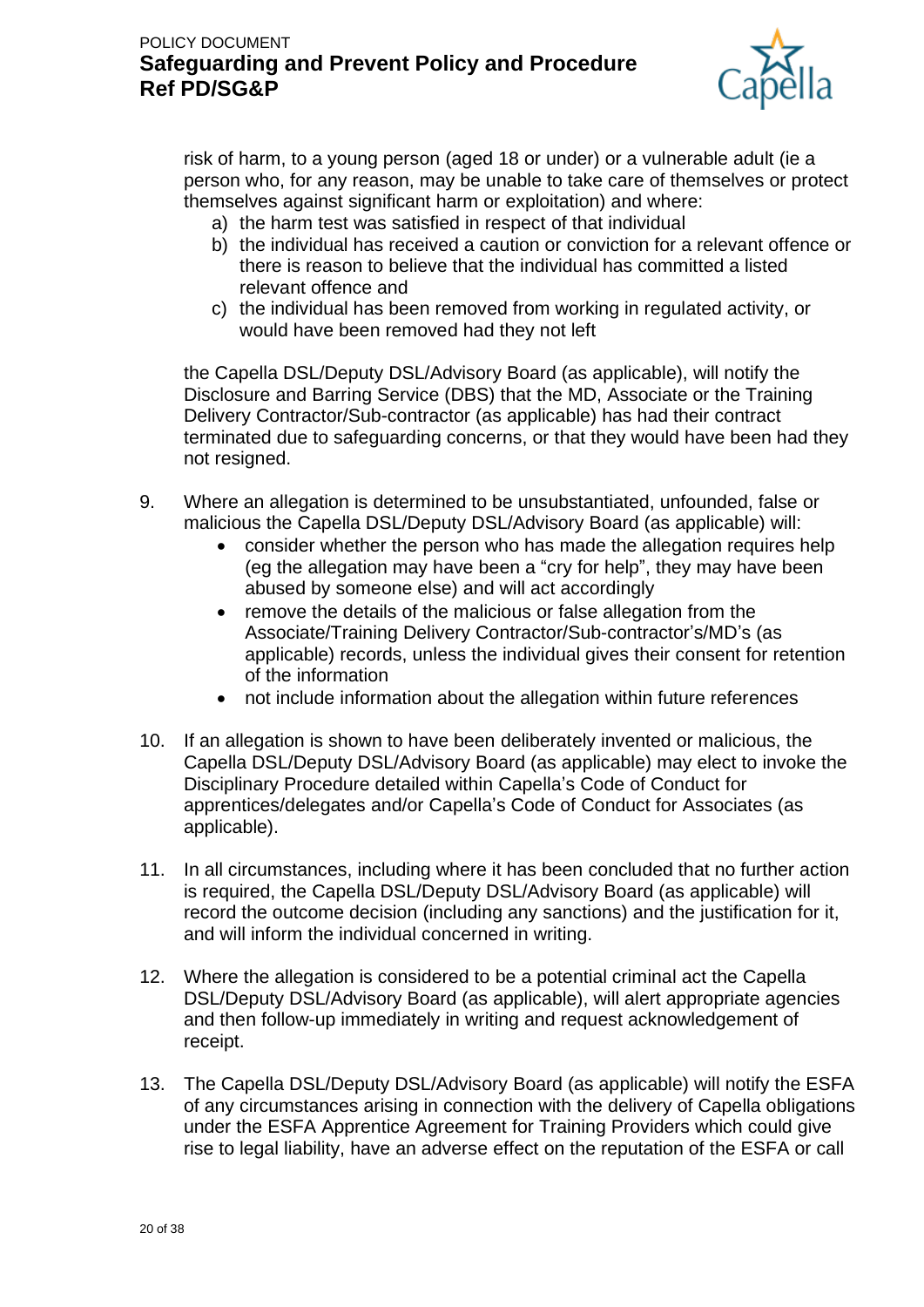

into question Capella's suitability to deliver training to apprentices. Then confirm this in writing immediately and request acknowledgement of receipt.

- 14. If Capella refers a safeguarding concern or an allegation of abuse to local authority children's social care / adult social care and / or the police, Capella must inform the ESFA by contacting the Helpdesk (08000 150600 or [helpdesk@manage](mailto:helpdesk@manage-apprenticeships.service.gov.uk)[apprenticeships.service.gov.uk\)](mailto:helpdesk@manage-apprenticeships.service.gov.uk) within 24 hours. Such notification must include:
	- the name of the Training Provider,
	- a high-level summary of the nature of the incident (without sharing personal information about victims or alleged perpetrators) and
	- confirmation of whether it is, or is scheduled to be, investigated by the Local Authority and / or the police
- 15. Where deemed appropriate, the Capella DSL/Deputy DSL/Advisory Board (as applicable) may organise training, Professional Development, mentoring or other support (eg mental health support) for the MD, Associate or the Training Delivery Contractor/Sub-contractor (as applicable) following the conclusion of any investigation into an allegation.
- 16. Once the investigation into the allegation has concluded, the DSL/Deputy DSL/Advisory Board should review the process that was followed in order to identify any areas for improvement.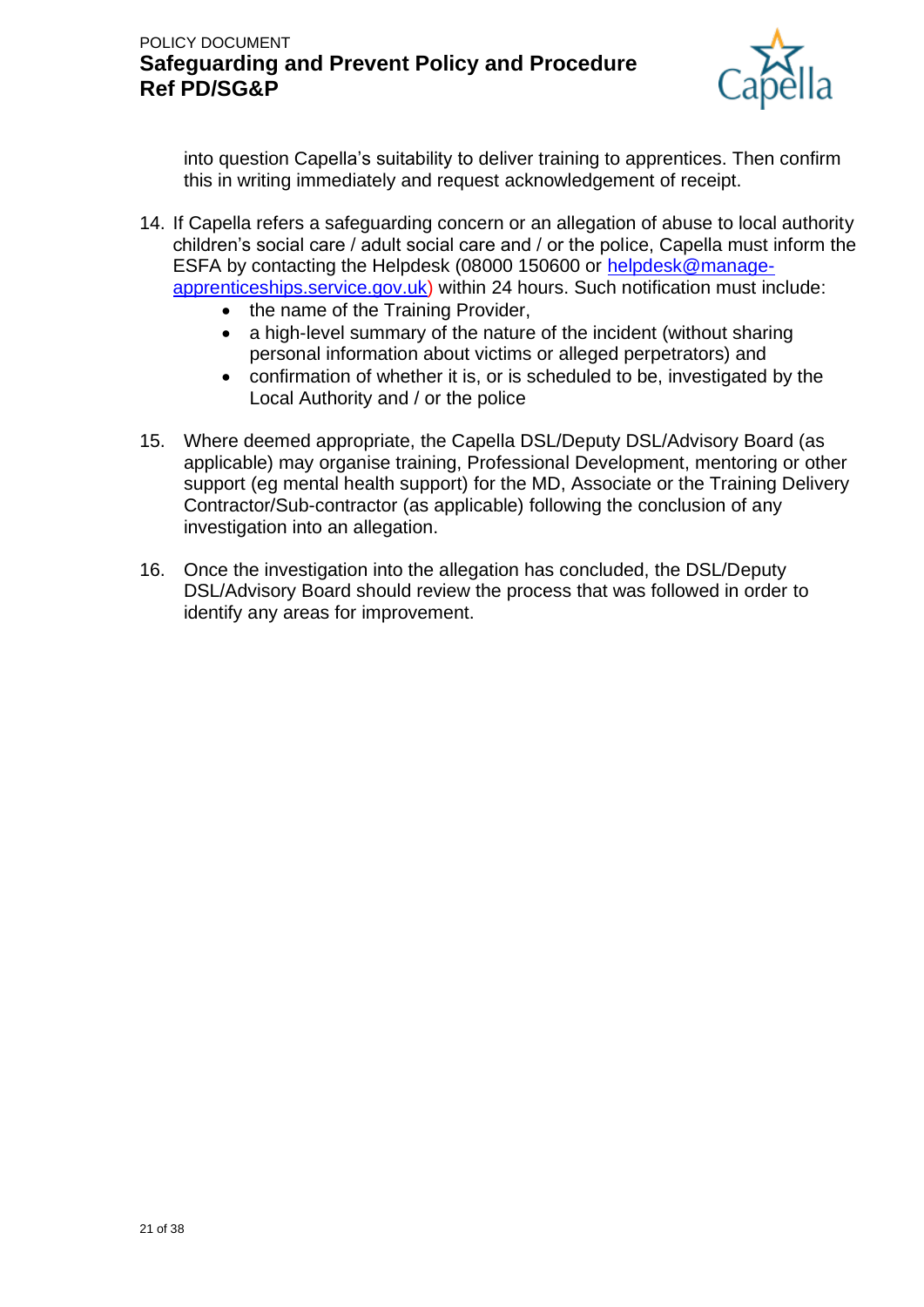

## **Appendix 3**

## **Designated Safeguarding Lead (DSL) and Deputy Designated Safeguarding Lead (Deputy DSL) Roles and Responsibilities**

## **Designated Safeguarding Lead (DSL)**

Kate Smith (Capella MD) is the primary Designated Safeguarding Lead (DSL) for Capella, and has lead responsibility for the Safeguarding of all Capella apprentices and delegates, including with regards to Online Safety and Mental Health.

### **Deputy Designated Safeguarding Lead (Deputy DSL)**

Claire Hughes (Capella Quality and Commercial Manager) is the Deputy DSL who acts as the DSL in the DSL's absence, and is also responsible for:

- ensuring that the DSL takes appropriate and timely action
- challenging the DSL where appropriate
- escalating any safeguarding concerns that they may have regarding the DSL to an independent member of the Capella Advisory Board for their investigation

### **Availability**

The DSL can be contacted at any time regarding a Safeguarding or Prevent Concern relating to a Capella apprentice/delegate or Associate. Should the DSL be unavailable, the Deputy DSL should be contacted.

The contact details for the DSL and the Deputy DSL are available on Page 2 of this policy.

## **DSL and Deputy DSL Roles and Responsibilities**

The DSL and Deputy DSL should:

*Raise Awareness*

- Ensure that every Associate, Advisory Board Member and Training Delivery Contractor/Sub-Contractor has access to, and understands, Capella's Safeguarding & Prevent Policy
- Ensure that all stakeholders (including apprentices and delegates) are informed of good practice and new legislation and guidance with regards to Safeguarding and Prevent
- Ensure that Capella's Safeguarding & Prevent Policy is reviewed at least annually, and that it is regularly updated to reflect statutory requirements and best practice
- Ensure that Capella's Safeguarding & Prevent Policy is available on Capella's website and that Employers and Apprentices/Delegates are made aware of the **Policy**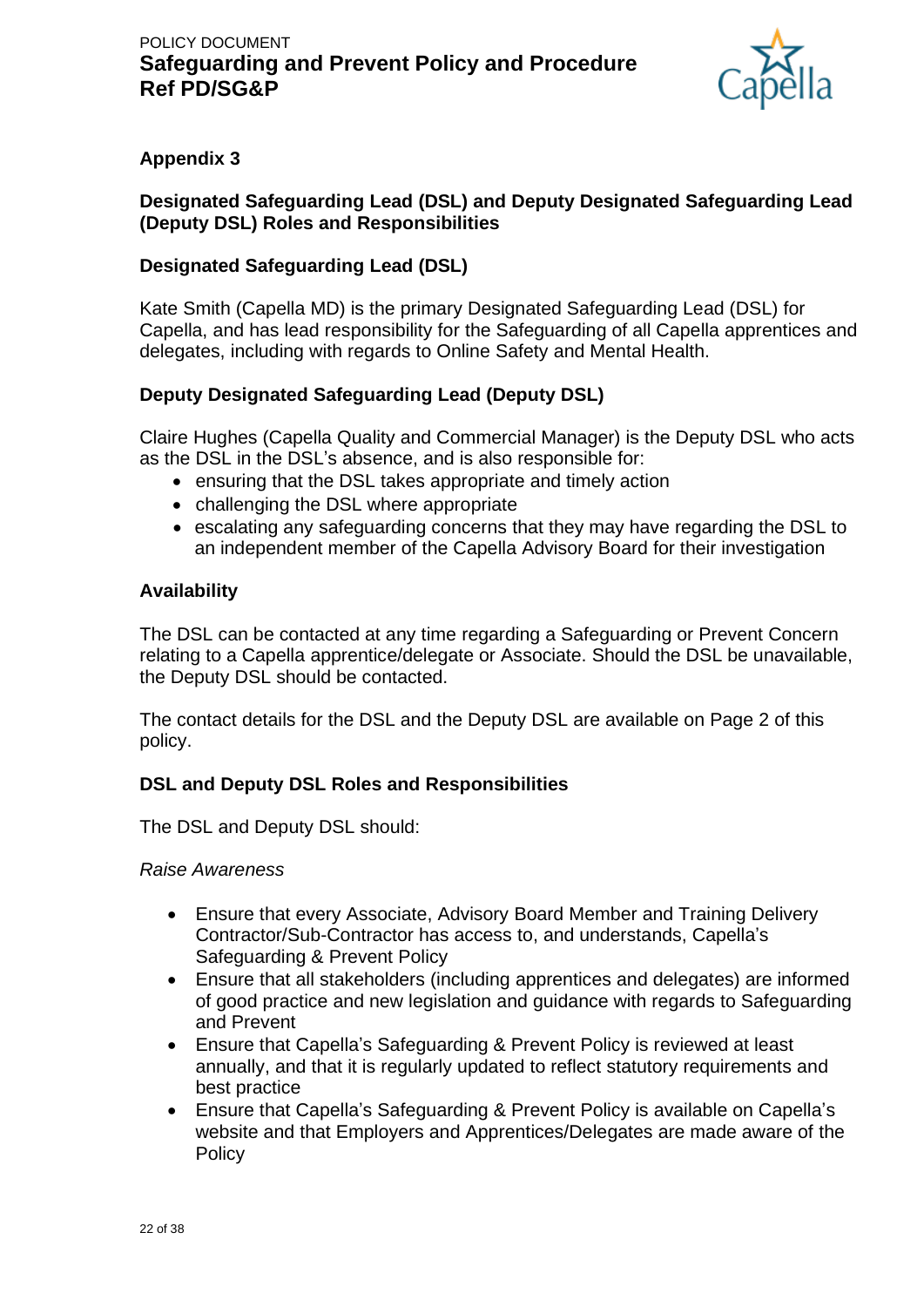

• Regularly review Safeguarding with stakeholders, including providing regular updates to Capella's Advisory Board and, where required, liaising with other relevant third parties to inform them of any Safeguarding actions taken

### *Work with Others*

- Act as a source of support, advice, guidance and expertise for all Associates, Advisory Board Members and Training Delivery Contractors/Sub-Contractors with regards to Safeguarding and Prevent matters on both an on-going basis and with regards to any specific safeguarding or prevent issue as required, including supporting these individuals to consider how safeguarding, welfare and educational outcomes are linked
- Act as a point of contact with Safeguarding Partners/Agencies (eg the Local Authority Designated Officer – LADO; police; Channel)
- Liaise with Associates on matters of safety, safeguarding and welfare (including online and digital safety, and mental health) including when deciding whether to make a referral to relevant agencies, in order to ensure that apprentices/delegates' needs are considered holistically
- Promote supportive engagement with the apprentice's/delegate's employer
- Take lead responsibility for promoting educational outcomes by knowing the welfare and safeguarding issues that apprentices and delegates are experiencing/have experienced, and identifying the impact that these may have on the apprentices/delegates attendance, engagement and achievement
- Support the Delivery Team in their provision of additional support and/or reasonable adjustments to those apprentices/delegates who require additional support

### *Manage and Share Safeguarding and Prevent Information*

- Ensure that the Capella Safeguarding and Prevent Concerns and Incidents Log is:
	- o Stored securely
	- o Only accessible by those who need to see it
	- o Kept confidential and up to date at all times
	- o Includes a clear and comprehensive summary of the incident/concern
	- o Includes notes of any action take, decisions reached and outcomes
	- o Details how the concern was followed up and resolved
- Understand the importance of sharing information with other relevant parties (both inside and outside of Capella) (eg Safeguarding Partners; Channel) and understand that the Data Protection Act 2018 and UK GDPR should not be a barrier to sharing Safeguarding and Prevent information.

## *Manage Referrals*

• Understand the Safeguarding and Prevent referral procedures and know how to make referrals (eg to the Channel Programme where a radicalisation concern is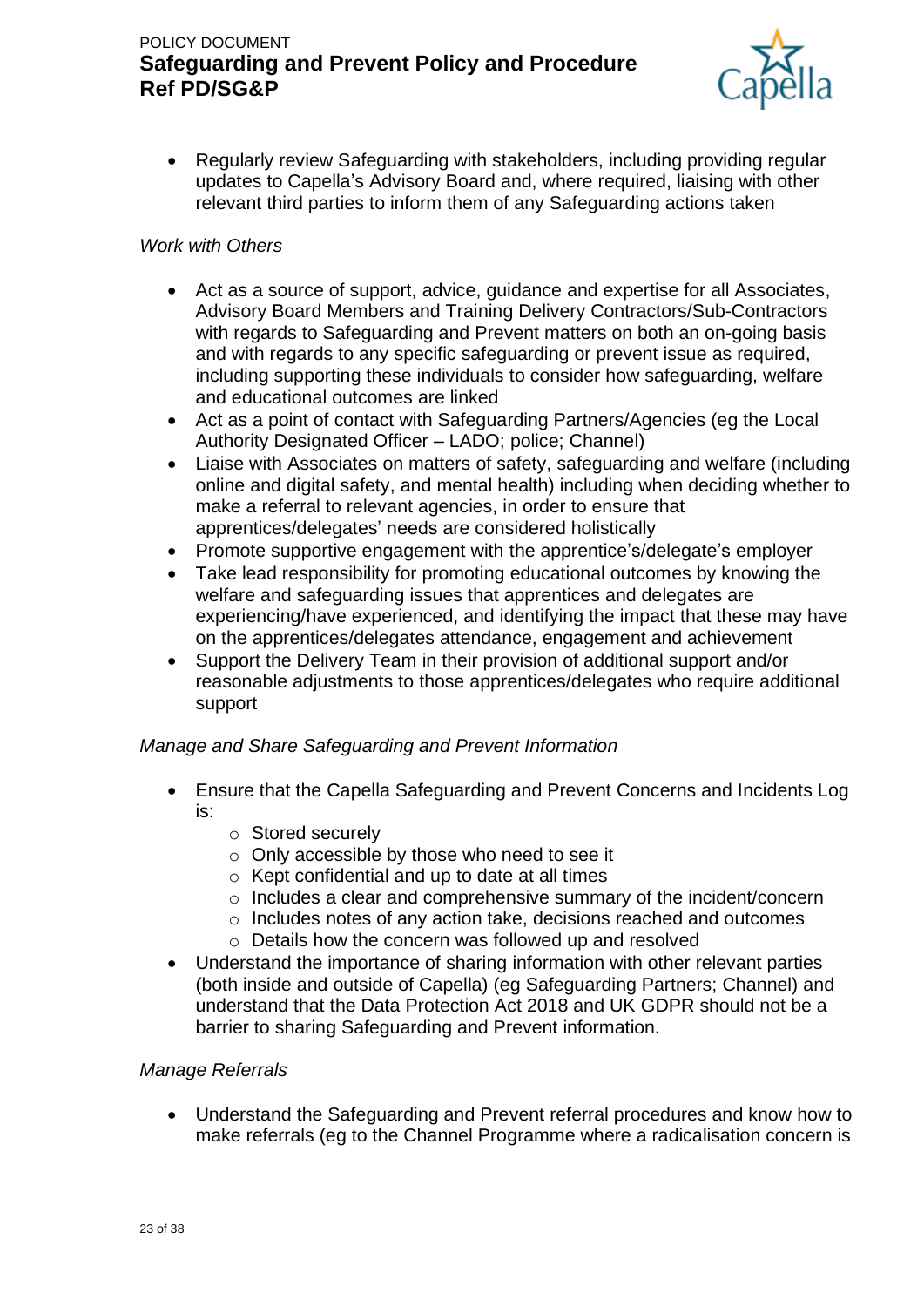

identified; to the Police where a crime has, or may have been, committed; to the ESFA)

- Understand, and manage, the procedure for dealing with an allegation against an Associate, or a Training Delivery Contractor/Sub-Contractor contracted by Capella, including:
	- referral to the Disclosure and Barring Service,
	- consideration of referral to the Teaching Regulation Agency, where an Associate has their contract terminated due to a risk/harm, or where they would have had their contract terminated if they had not left
	- notification to the ESFA within 24 hours of having referred the allegation to the police and/or social services (see Appendix 1 point 11 for contact details and the minimum information that must be provided)

#### *Training*

The DSL and Deputy DSL are responsible for ensuring that all Associates, Advisory Board Members and Training Delivery Contractors/Sub-Contractors receive appropriate Safeguarding and Prevent Training upon appointment and every year thereafter, and that a record of this training is maintained in Capella's Single Central Record (SCR)(BP63).

The DSL and the Deputy DSL must undertake the training detailed on Page 8 of this policy, in order to ensure that they:

- have a good understanding of the DSL/Deputy DSL role;
- are able to identify, understand and respond appropriately to issues that arise;
- understand the lasting impact that adversity and trauma can have on behaviour, mental health and wellbeing on all apprentices/delegates (including those who require additional learning support)

and they must ensure that a record of their training is maintained in Capella's Single Central Record (SCR)(BP63).

The DSL and the Deputy DSL must read the entirety of the current live version of Keeping Children Safe in Education upon appointment as a DSL/Deputy DSL and upon the publication of every release of KCSIE published thereafter, and must maintain a record of having done so within Capella's Single Central Record (SCR)(BP63).

Having read the entirety of KCSIE the DSL and the Deputy DSL must determine which parts of the document must be read by Capella Associates, Advisory Board Members and Training Delivery Sub-Contractors, and must ensure that all such parts are read and that a record of such is maintained within Capella's Single Central Record (SCR)(BP63).

In addition to the above, the DSL/Deputy DSL should regularly refresh their Safeguarding and Prevent knowledge and skills (eg by reading safeguarding bulletins, updates and articles and attending training courses). The DSL/Deputy DSL should record details of these refreshers within their CPD Record.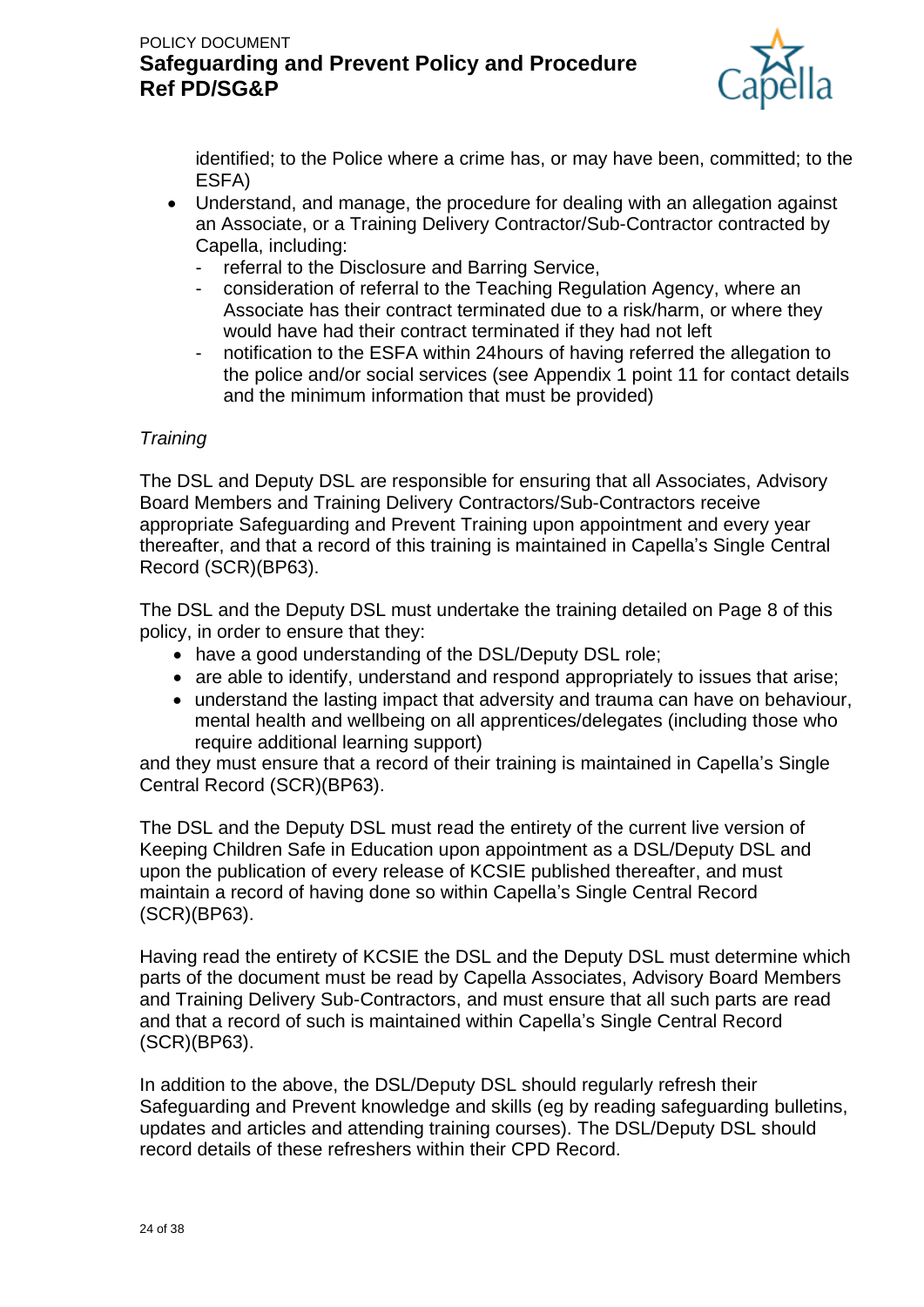

## *General*

- Ensuring that Capella is meeting its legal and statutory requirements with regards to Safeguarding and Prevent
- Ensuring that the Safeguarding & Prevent Policy is fully implemented and followed by all stakeholders
- Encouraging a culture of listening to, and taking account of, the wishes and feelings of all apprentices, delegates and their employers' with regards to any measures that Capella may put in place to protect apprentices/delegates
- Considering how to build trusted relationships with apprentices/delegates and their employers which facilitate communication, and foster good relations including between people who share a common characteristic and those who do not share that characteristic
- Understanding the unique risks associated with online safety and ensuring that all apprentices and delegates, including those who require additional learning support, are kept safe online whilst completing a Capella apprenticeship or training programme
- Supporting activities linked to promoting/delivering Education Inspection Framework (EIF) requirements, in particular those relating to Behaviour and **Attitudes**
- Maintaining a culture of high aspirations for all apprentices and delegates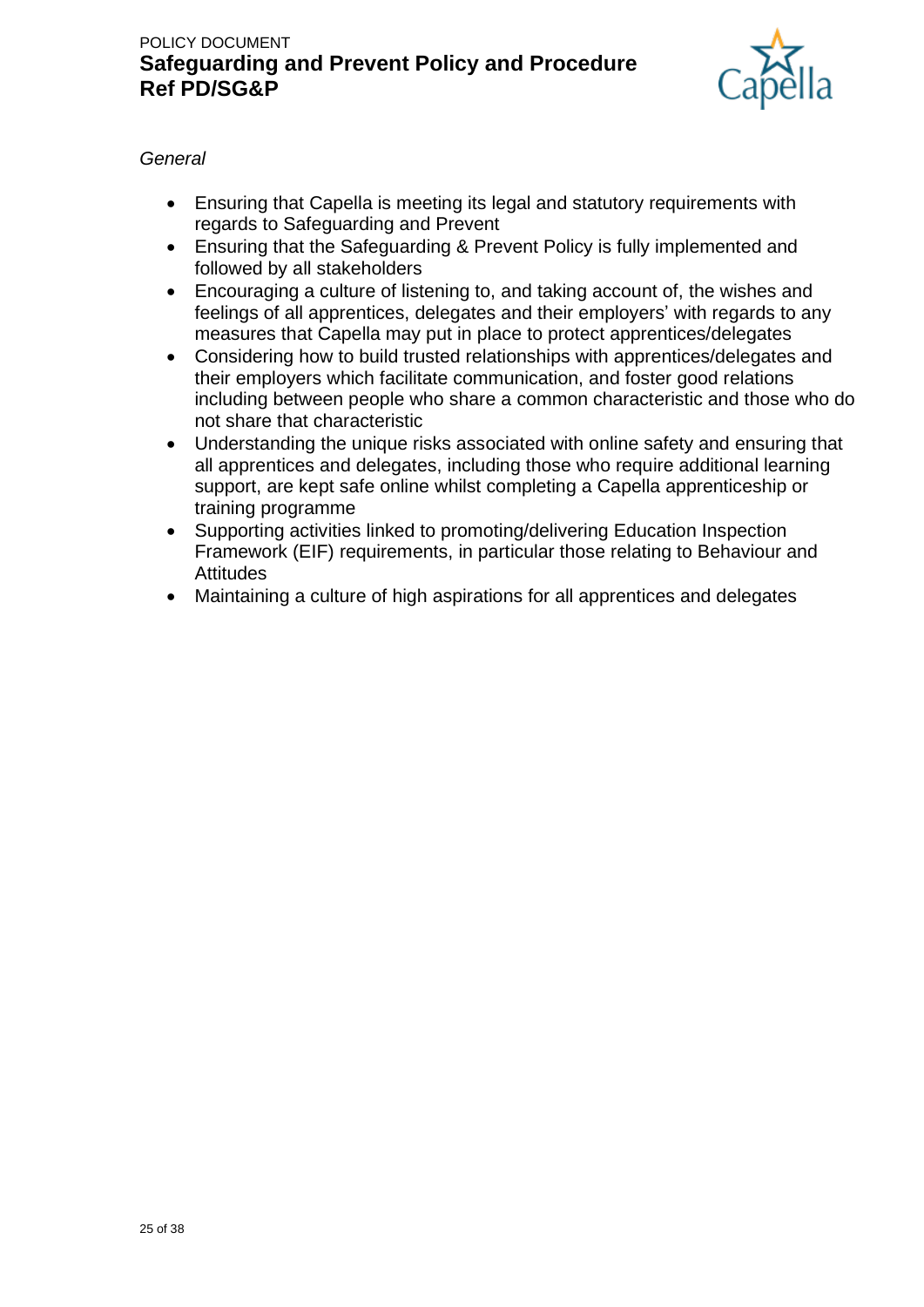

### **Appendix 4 – Categories of Abuse and Information regarding Peer on Peer Abuse**

#### **Safeguarding – Categories of Abuse**

This appendix details the 10 Categories of Abuse, along with their definitions and provides indicators of abuse and signs/symptoms that all Associates and Training Delivery Sub-Contractors should be aware of:

1. **Physical Abuse**: occurs when a person hurts, or tries to hurt, another person by way of bodily contact or physical force, such as hitting, slapping, pushing, kicking, restraint or the misuse of medication.

*Signs to look out for*: unexplained bruising, burns, cuts, and/or fractures; history of unexplained injuries; weight loss

2. **Psychological Abuse (also known as Emotional Abuse)**: occurs when a person attempts to frighten, control or isolate another person. Psychological abuse can take many forms such as verbal abuse (eg name-calling, shouting; talking to someone in a derogatory, patronising or humiliating manner); bullying; cyber-bullying; depriving someone of support and/or contact with other people; threatening to abandon someone.

*Signs to look out for:* withdrawal or a change in someone's psychological state; an air of silence when a particular person is present; unexplained weight loss or gain; tears and/or anger; low self-esteem; insomnia

3. **Sexual Abuse**: is any sexual act that a person does not agree to, including inappropriate touching, inappropriate looking or innuendo, indecent exposure; forcing someone to use pornography and/or send/receive sexual photography; sexual assault; attempted rape; rape; child sexual exploitation (CSE).

*Signs to look out for:* poor concentration; withdrawal; anxiety; reluctance to be alone with a particular person; bruising; difficulty in walking or sitting; uncharacteristic use of explicit sexual language; self-harming;

4. **Neglect (also known as Acts of Omission):** Neglect can be both physical and psychological and covers acts such as ignoring someone's medical, emotional and/or physical care needs; not providing someone with adequate nutrition, medication, care, support or access to educational services; withholding the necessities of life such as food and heating; preventing someone from making their own choices.

*Signs to look out for:* clothing being inappropriate, inadequate, ill-fitting, in poor condition and/or unclean; poor environmental conditions; poor personal hygiene; unexplained weight loss; uncharacteristic failure to engage in social interactions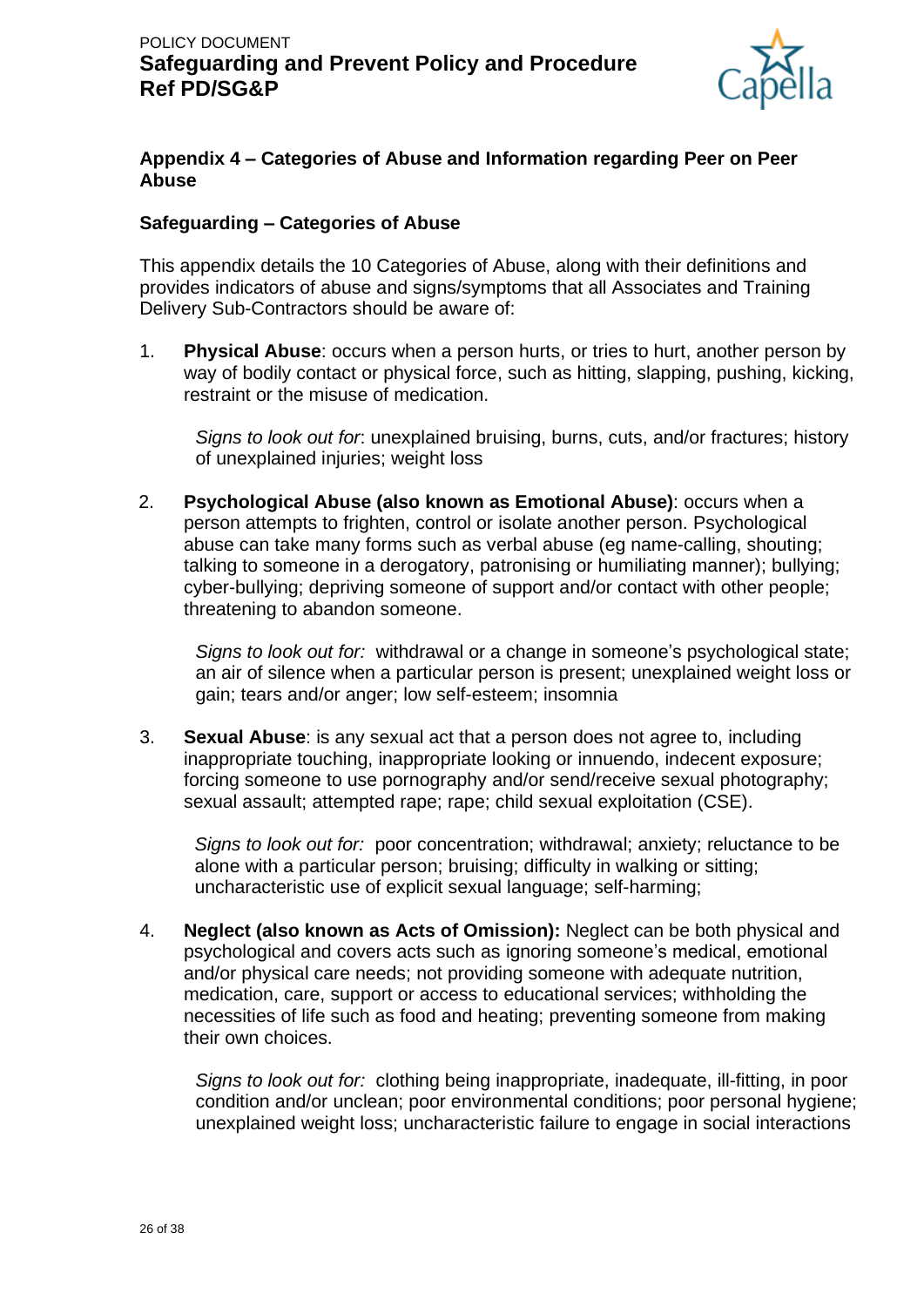

5. **Self-Neglect**: covers a wide range of behavious including neglecting to care for one's personal hygiene, health or surroundings (including hoarding); self-harming, and not seeking help and support.

*Signs to look out for*: living in squalid or unsanitary conditions; unkempt appearance; poor personal hygiene; hoarding; signs of self-harming

6. **Financial or Material Abuse**: occurs when someone steals someone's money or belongings, or denies someone access to their money, property or possessions. Financial or Material Abuse covers things such as theft, fraud, scamming, coercion and the misuse or misappropriation of property (cuckooing), possessions or benefits.

*Signs to look out for:* a person lacks belongings that they should be able to afford; purchase of items that the individual does not require or use; personal items going missing; unreasonable or in appropriate gifts.

7. **Discriminatory Abuse**: refers to unequal treatment, and/or forms of harassment or abusive treatment relating to a person's race, gender, gender identity, age, disability, marital status, pregnancy, sexual orientation, religion or belief.

Discriminatory abuse can take many forms, for example making derogatory comments; verbal abuse; use of inappropriate language (eg racist or homophobic language); harassment; being denied access to services/facilities (eg access to an interpreter or lip-reader); being excluded from activities on the grounds of a protected characteristic.

*Signs to look out for*: the person appears withdrawn and/or isolated; the person expresses anger, frustration, fear or anxiety; the support offered to the person does not take account of their needs in terms of a protected characteristic

8. **Organisational Abuse (also known as Institutional Abuse)**: can occur when the routines in force within an organisation or institution force the service users to sacrifice their own needs, wishes or preferred lifestyle in order to satisfy the needs of the organisation or institution. Organisational Abuse can take the form of neglect or poor professional practice as a result of the structure, policies, processes and practices within an organisation or institution, and may range from one off incidents to on-going ill-treatment.

*Signs to look out for:* people being referred to, or spoken to, with disrespect; inappropriate care of possessions, clothing or living area; lack of personal clothes and belongings; unhomely or stark living environment; lack of leadership and supervision;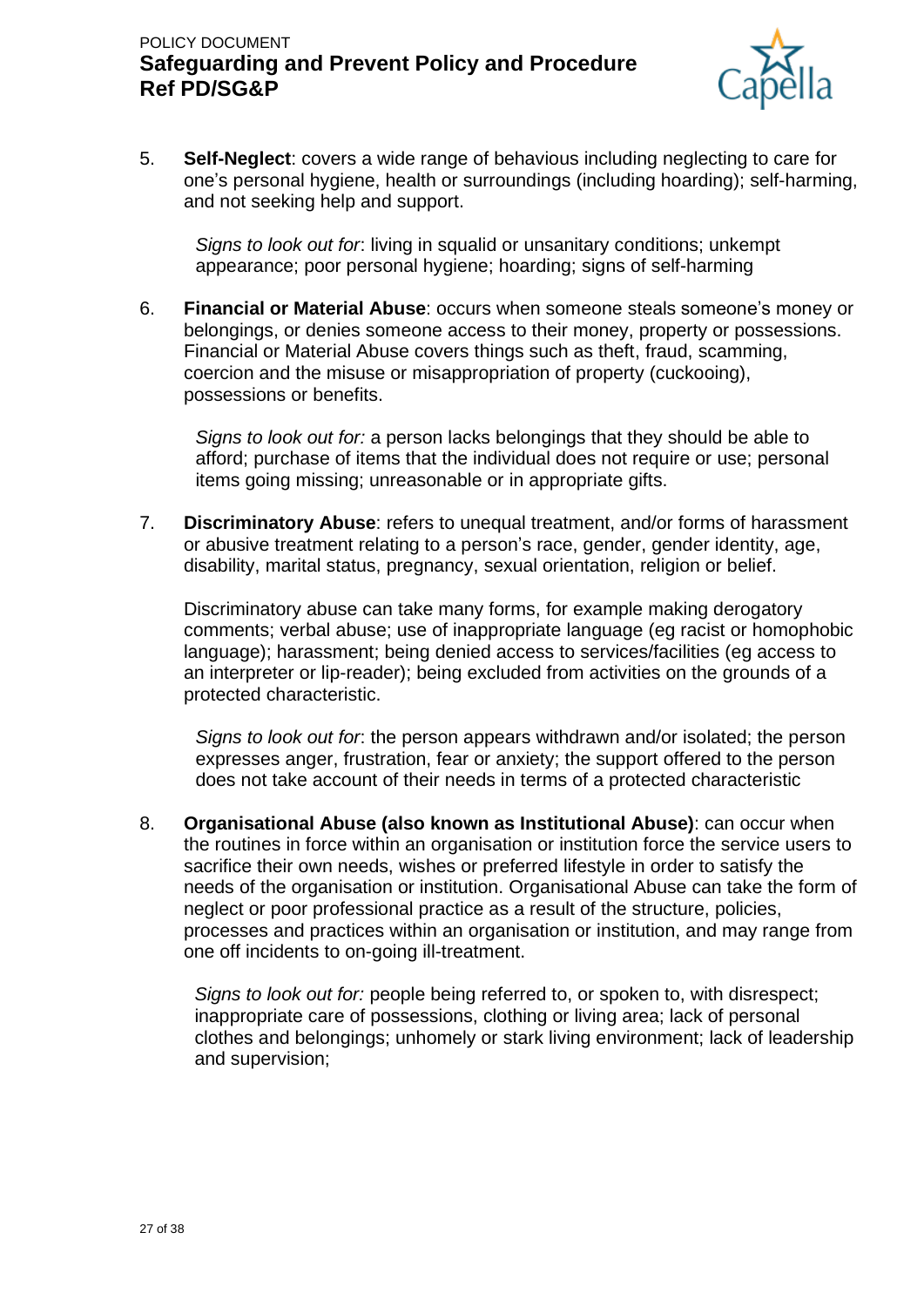

9. **Domestic Abuse**: includes any incident or pattern of incidents of controlling, coercive or threatening behaviour, violence or abuse between those who are, or have been, intimate partners or family members regardless of their gender or sexuality.

Domestic abuse can take many forms, including psychological/emotional abuse (eg the use of controlling behaviour, coercive behaviour, degrading behaviour and threatening behaviour); physical abuse; sexual abuse; financial abuse; forced marriage; female genital mutilation; and so called "honour" based violence.

*Signs to look out for:* low self-esteem; being very apologetic or meek; bruising, cuts and burns; isolation; anxiety; depression; being agitated; damage to home or property;

10. **Modern Slavery**: occurs when traffickers and slave masters use whatever means they have at their disposal to coerce, deceive and force individuals, including children (Child Criminal Exploitation), into a life of forced labour, domestic servitude, sexual exploitation and slavery.

*Signs to look out for:* being unkempt or withdrawn; living in dirty, cramped or overcrowded accommodation; lack of personal effects or identification documents; always wearing the same clothes; avoidance of eye contact; being hesitant to talk to strangers;

#### **Peer on Peer Abuse**

Peer on peer abuse occurs when a person, in particular a young person, is exploited, bullied and / or harmed by their peers who are the same or a similar age. Peer on Peer abuse can take many forms, but is most likely to include:

- Bullying, including cyber-bullying, prejudice-based bullying and discriminatory bullying
- Abuse in intimate relationships between peers
- Physical abuse (eg hitting, kicking, hair pulling)
- Sexual Violence (eg rape, sexual assault)
- Sexual Harassment (eg sexual comments, online sexual harassment)
- Causing someone to engage in sexual activity without their consent
- Consensual or non-consensual sharing of nude or semi-nude images/videos (also known as sexting or youth produced sexual imagery)
- Upskirting
- Initiation/Hazing type violence or rituals

*Related Policies*:

- Capella Modern Slavery Policy
- Capella Health & Safety Policy
- Capella Equality, Diversity & Dignity at Work Policy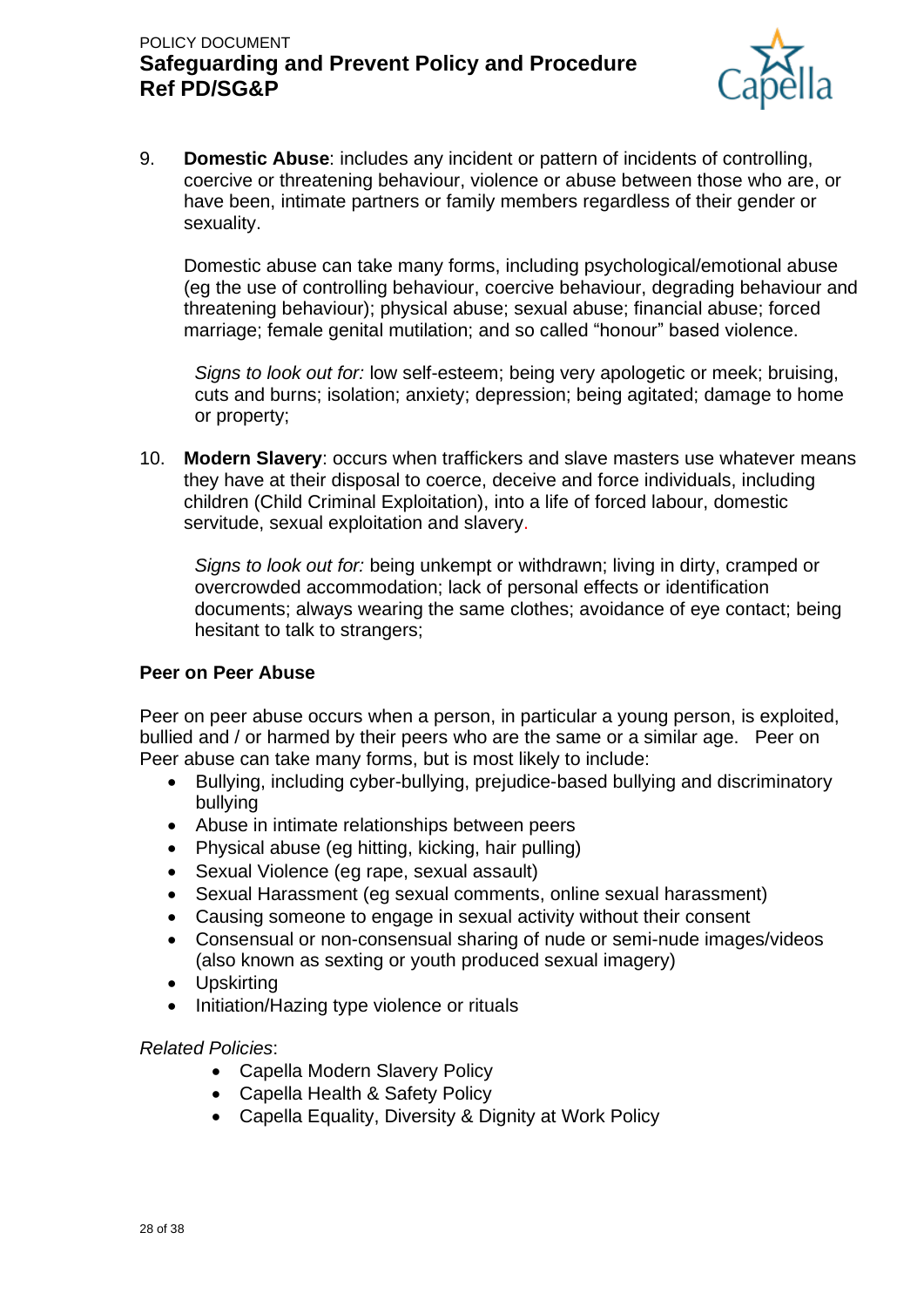

Sources of further information and support regarding abuse, as well as numerous other matters such as online safety and Health & Safety, are available on Capella's website: <https://capellaassociates.freshdesk.com/support/home>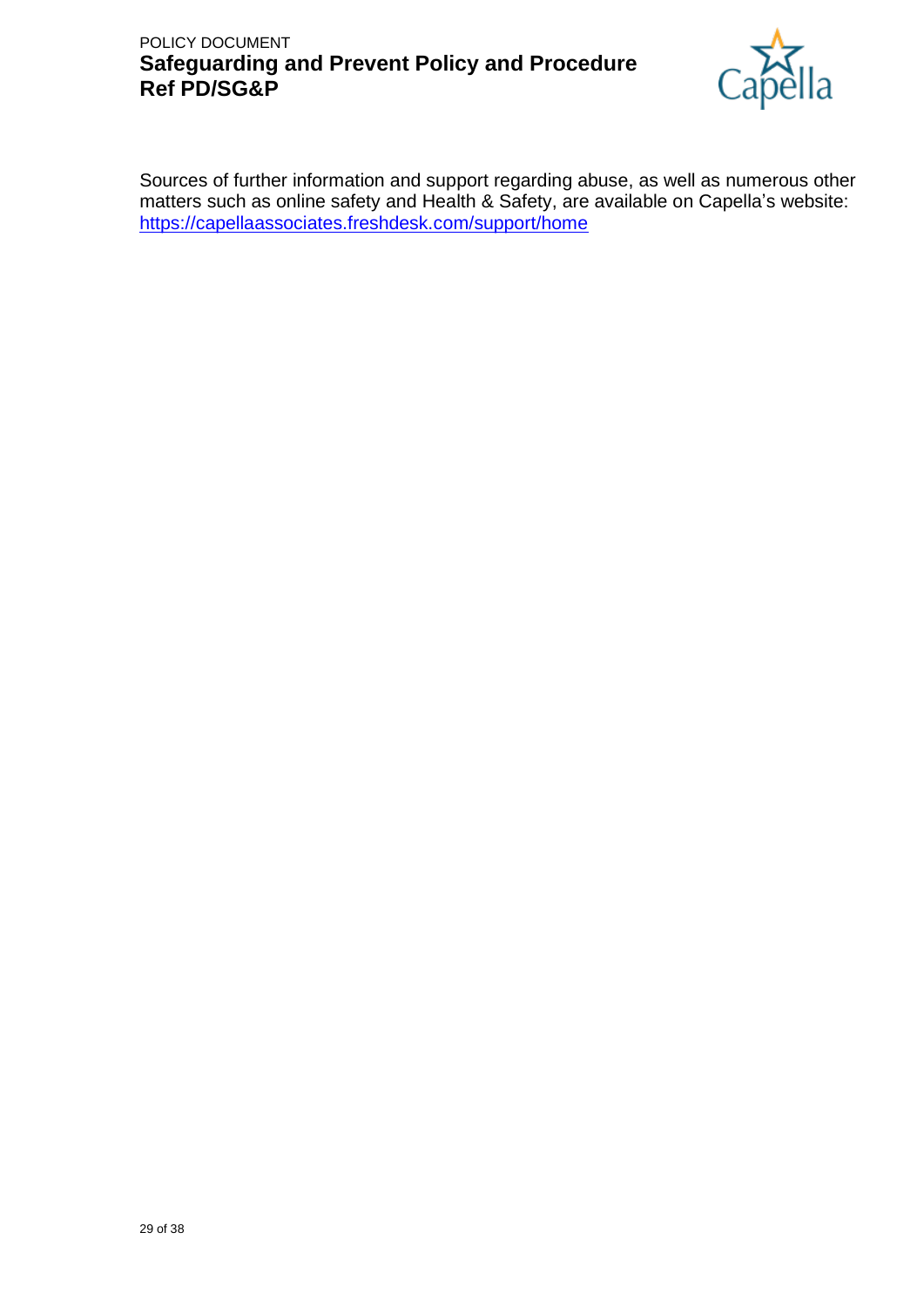

## **Appendix 5 - Prevent Duty Responsibilities**

The government's strategy for countering terrorism, CONTEST strategy, is split into 4 areas: Pursue, Protect, Prepare & Prevent. All Further Education institutions must comply with the Prevent Duty under the Counter Terrorism Act 2015.

The Prevent strategic objective is to stop people from becoming or supporting terrorists or radicalisation and challenge all forms of terrorism, including the influence from farright extremist groups. The Prevent duty is to protect people from all streams of extremist activity and not solely aimed at one specific group.

The Prevent strategy has 3 key objectives and will specifically:

- Respond to the ideological challenge of terrorism and the threat we face from those who promote it
- Prevent people from being drawn into terrorism and ensure that they are given appropriate advice & support
- Work with sectors and institutions where there is a risk of radicalisation which we need to address

Prevent is part of safeguarding apprentices/delegates, and all Further Education providers have a duty to safeguard their apprentices/delegates from all aspects of abuse, exploitation and radicalisation. Implementing the Prevent Duty can be a sensitive issue for some apprentices/delegates & communities, and it is important to reiterate that this is not about spying on apprentices/delegates or Associates or about stopping conversations on controversial or sensitive topics. The Prevent Duty is intended to safeguard providers, apprentices/delegates and Associates from being exposed to exploitation or radicalisation and to support the discussion and understanding of complex and controversial issues.

### **Prevent & British Values**

To comply with the Prevent Duty, providers are expected to exemplify British Values in their management, teaching practice & general behaviours.

British Values are defined as –

- Rule of Law
- Individual Liberty
- Mutual respect & tolerance of those from other backgrounds, religions, beliefs,
- Democracy
- Compliance with the Equality Act & those protected by it

The protected characteristics in the Equality Act are –

- Age
- Gender reassignment
- Disability
- Marriage & civil partnership
- Pregnancy & maternity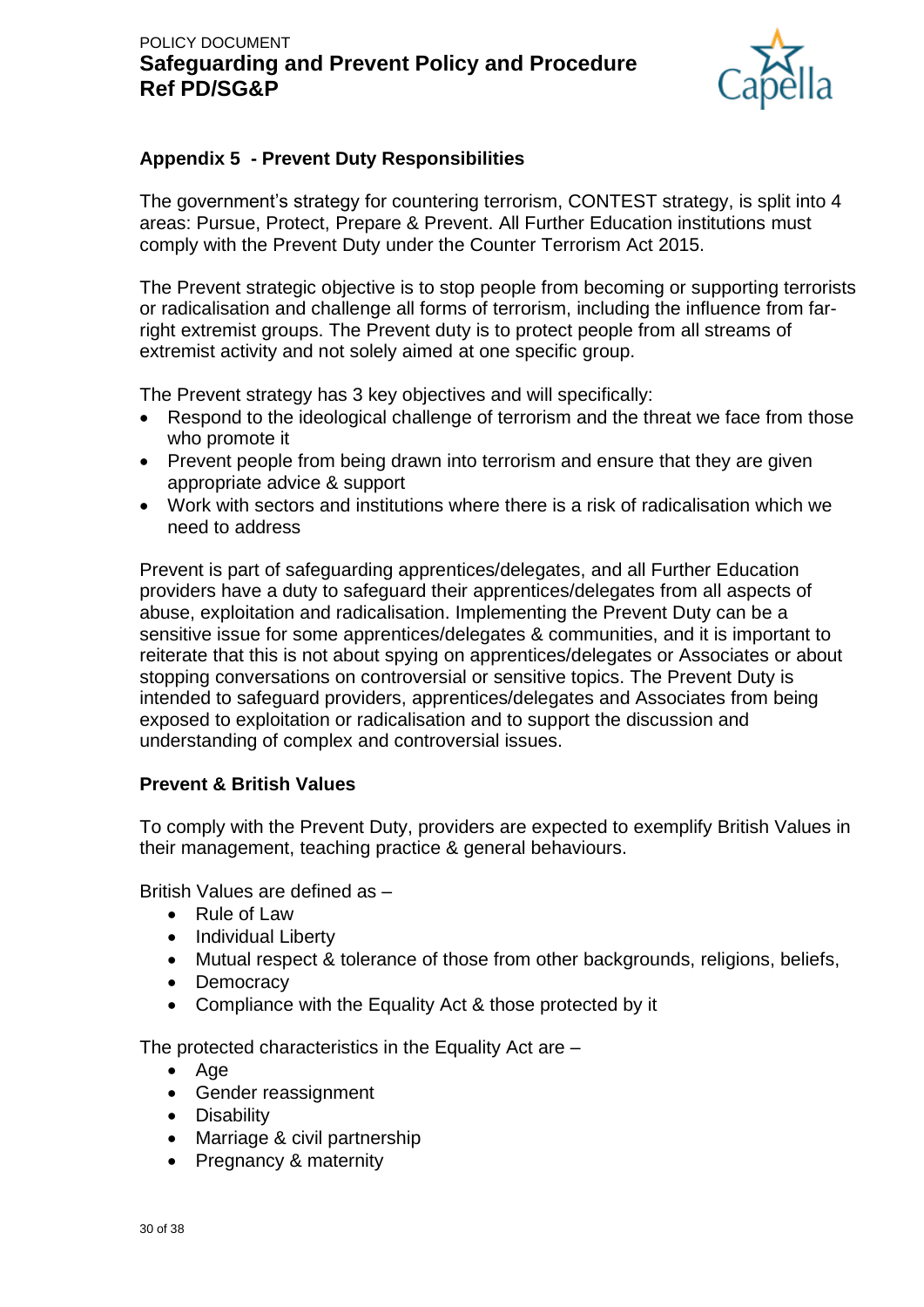

- Race
- Religion or belief
- Sex
- Sexual orientation

Associates are expected to understand & embed British Values into the apprenticeship/training delivery journey to ensure apprentices/delegates are aware of them, can evidence & exemplify them & understand what it means to be a successful learner & take part in life & Britain today. The table below provides a summary of the assessed activities relating to Prevent that Capella include within their curriculum:

| What?                                                                                                                                                                                                                                                                                                                                                                                                                           | When?                                                              |
|---------------------------------------------------------------------------------------------------------------------------------------------------------------------------------------------------------------------------------------------------------------------------------------------------------------------------------------------------------------------------------------------------------------------------------|--------------------------------------------------------------------|
| Introduce the importance and basics of Safeguarding<br><b>Prevent and Cyber Security</b><br>Facilitated discussions with supporting resources including<br>Freshdesk links, cybercrime quiz to build awareness through<br>review/discuss of answers and review of latest Heat Map to<br>ensure all are aware of latest/emerging risks.                                                                                          | Day 1 - launch                                                     |
| Build knowledge and skills in key topics:<br>1. Radicalisation & Extremism<br>2. Online Safety<br>3. What can you trust?<br>4. British Values<br>Learner self-study using Education and Training Foundation<br>on-line resources with tests and certificates. Lead Trainer to<br>ensure certificates filed.                                                                                                                     | Introduced at launch<br>- to be complete<br>within 4 weeks         |
| <b>Embed learning to date</b><br>Learner self-study/reflection using Wider Learning worksheet.<br>Lead Trainer to check completion and learners share<br>examples of answers at following training session.                                                                                                                                                                                                                     | Handed out at<br>$l$ aunch $-$ to be<br>complete within 8<br>weeks |
| Update and extend learning through application<br>Workshop led by specialist Trainer including facilitated<br>discussions and activities and review of latest Heat Map to<br>ensure all are aware of latest/emerging risks.<br>Preparation for workshop to include review of data from<br>previous assessed activities (cybercrime quiz, ETF modules<br>and Wider Learning worksheet).<br>End of session quiz to assess impact. | 2 weeks prior to Mid<br>Review with post-<br>workshop project      |
| Update and extend learning through sharing<br>Workshop led by specialist Trainer including review of<br>completed projects (and resulting evidence for EPA),<br>facilitated discussions and review of latest Heat Map to<br>ensure all are aware of latest/emerging risks.<br>Preparation for workshop to include review of data from<br>previous end of session quiz.<br>End of session quiz to assess impact.                 | 6-8 weeks prior to<br><b>Final Review</b>                          |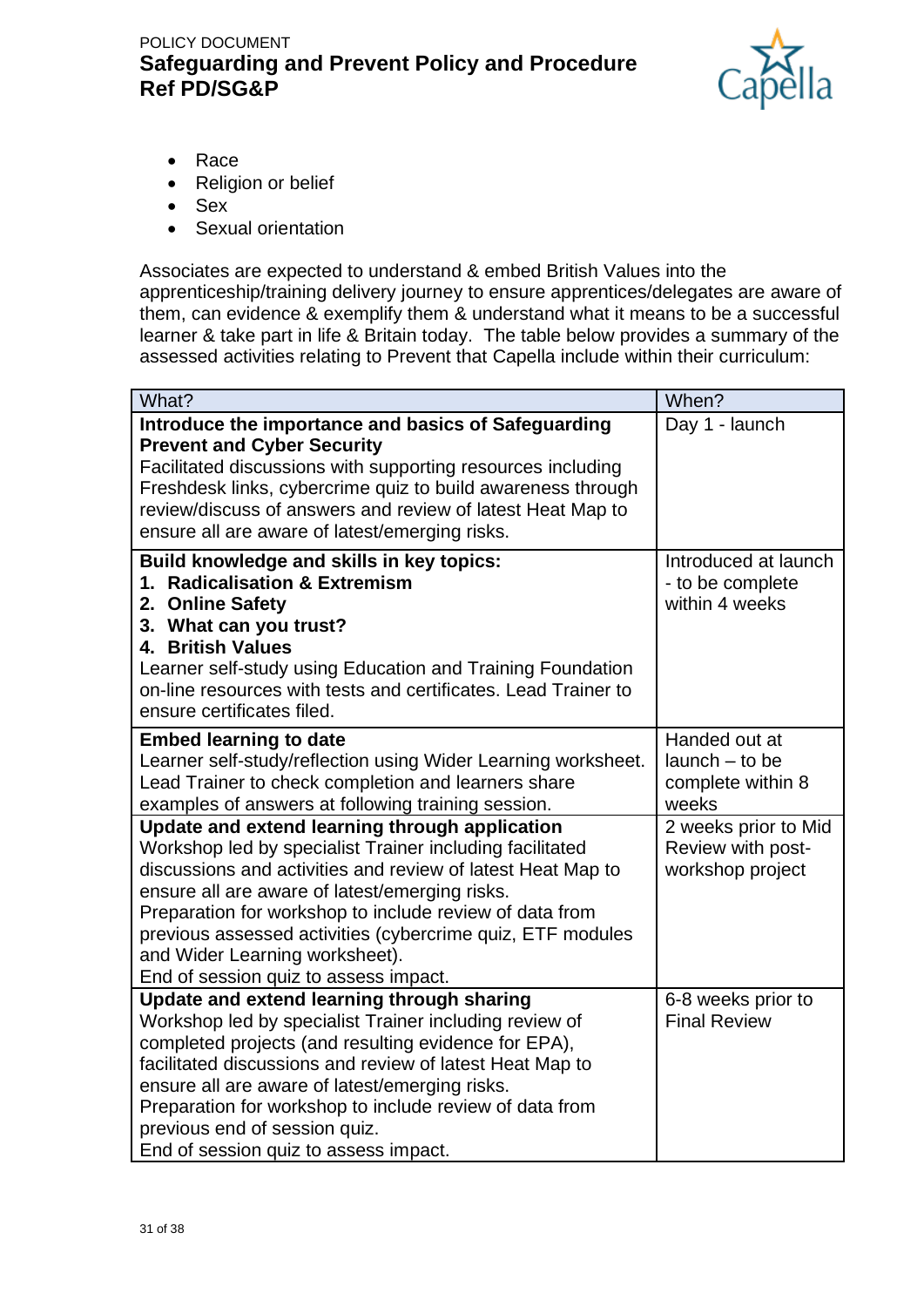

The above activities are in addition to the embedded learning that takes place throughout programmes, in particular linked to setting up and leading improvement teams/activities.

Apprentices/delegates will also be required to understand how to keep themselves protected from risks associated with radicalisation, extremism, forms of abuse, grooming, bullying & staying safe online.

Capella will also work with employers to help ensure apprentices/delegates are not exposed to risks associated with any of the above, and adequate awareness of Prevent & British Values has taken place with workplace mentors, line managers or HR.

Associates must encourage an open culture which allows freedom of speech and exploration of issues that affect apprentices/delegates locally, nationally & internationally. We need to operate a safe place for apprentices/delegates to communicate, but provide challenge where views or discussions become offensive, extreme or upsetting to others.

Associates must be alert to any changes in an individual's behaviour and / or appearance. Such changes could be physical, verbal, or emotional. For all concerns identified, Associates should consider and be mindful of: NOTICE – CHECK – SHARE. Associates should remember that both physical and mental health are relevant to safeguarding.

When considering Prevent / radicalisation related concerns and indicators, Associates should consider the individuals engagement with a group, cause or ideology; intent to cause harm; and capability to cause harm. There may be key indicators in each of these areas. Some examples are listed below:

### *Example indicators that an individual is engaged with an extremist group, cause or ideology:*

- Unkempt clothing, out of context clothing (eg long sleeves in hot weather) and/or changing their style of dress or personal appearance to accord with a group
- Changes in day-to-day behaviour, including increased nervousness
- Social withdrawal and/or mood swings
- Absence and poor performance
- Attitude or behaviour towards social or political news
- Possession of material or symbols associated with an extremist cause
- Attempts to recruit others to the group/cause/ideology
- Communications with others that suggest identification with a group/cause ideology.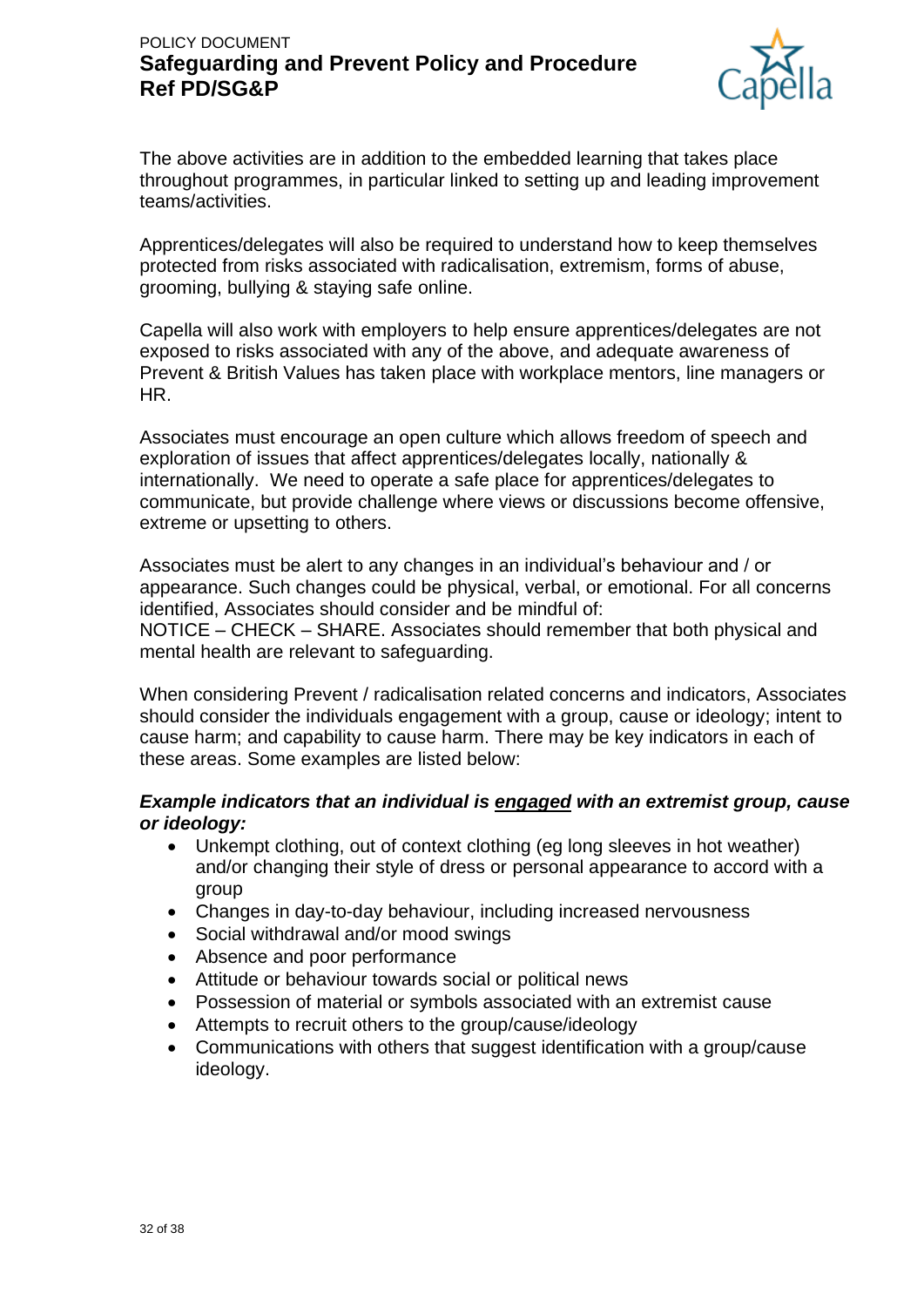

### *Example indicators that an individual has an intention to cause harm, use violence or other illegal means:*

- Clearly identifying another group as threatening what they stand for and blaming that group for all social or political ills
- Using insulting or derogatory names or labels for another group
- Speaking about the imminence of harm from the other group and the importance of action now
- Expressing attitudes that justify offending on behalf of the group/cause/ideology
- Condoning or supporting violence or harm towards others.

## *Example indicators that an individual is capable of causing harm or contributing directly or indirectly to an act of terrorism:*

- Having a history of violence
- Having occupational skills that can enable acts of terrorism (such as civil engineering, pharmacology or construction)
- Having technical expertise that can be deployed (e.g. IT skills, knowledge of chemicals, military training or survival skills).

## **Useful contact numbers and links:**

- DfE FE/HE Regional Prevent Duty Co-ordinators: [https://www.gov.uk/guidance/regional-further-education-fe-and-higher](https://www.gov.uk/guidance/regional-further-education-fe-and-higher-education-he-prevent-coordinators#how-regional-further-and-higher-education-prevent-co-ordinators-can-help-providers)[education-he-prevent-coordinators#how-regional-further-and-higher](https://www.gov.uk/guidance/regional-further-education-fe-and-higher-education-he-prevent-coordinators#how-regional-further-and-higher-education-prevent-co-ordinators-can-help-providers)[education-prevent-co-ordinators-can-help-providers](https://www.gov.uk/guidance/regional-further-education-fe-and-higher-education-he-prevent-coordinators#how-regional-further-and-higher-education-prevent-co-ordinators-can-help-providers)
- West Midlands Regional Prevent Duty Co-Ordinator: Hifsa Haroon-Iqbal Email: [hifsa.haroon-iqbal@education.gov.uk;](mailto:hifsa.haroon-iqbal@education.gov.uk) Mobile: 07755 1136132
- DFE Counter-extremism helpline 02073407264
- Police Confidential Hotline 0800 789321
- If you become aware of any terrorist or extremist use of the internet, there is an online reporting form that can be accessed at: [https://www.report-terrorist](https://www.report-terrorist-material.homeoffice.gov.uk/report)[material.homeoffice.gov.uk/report](https://www.report-terrorist-material.homeoffice.gov.uk/report)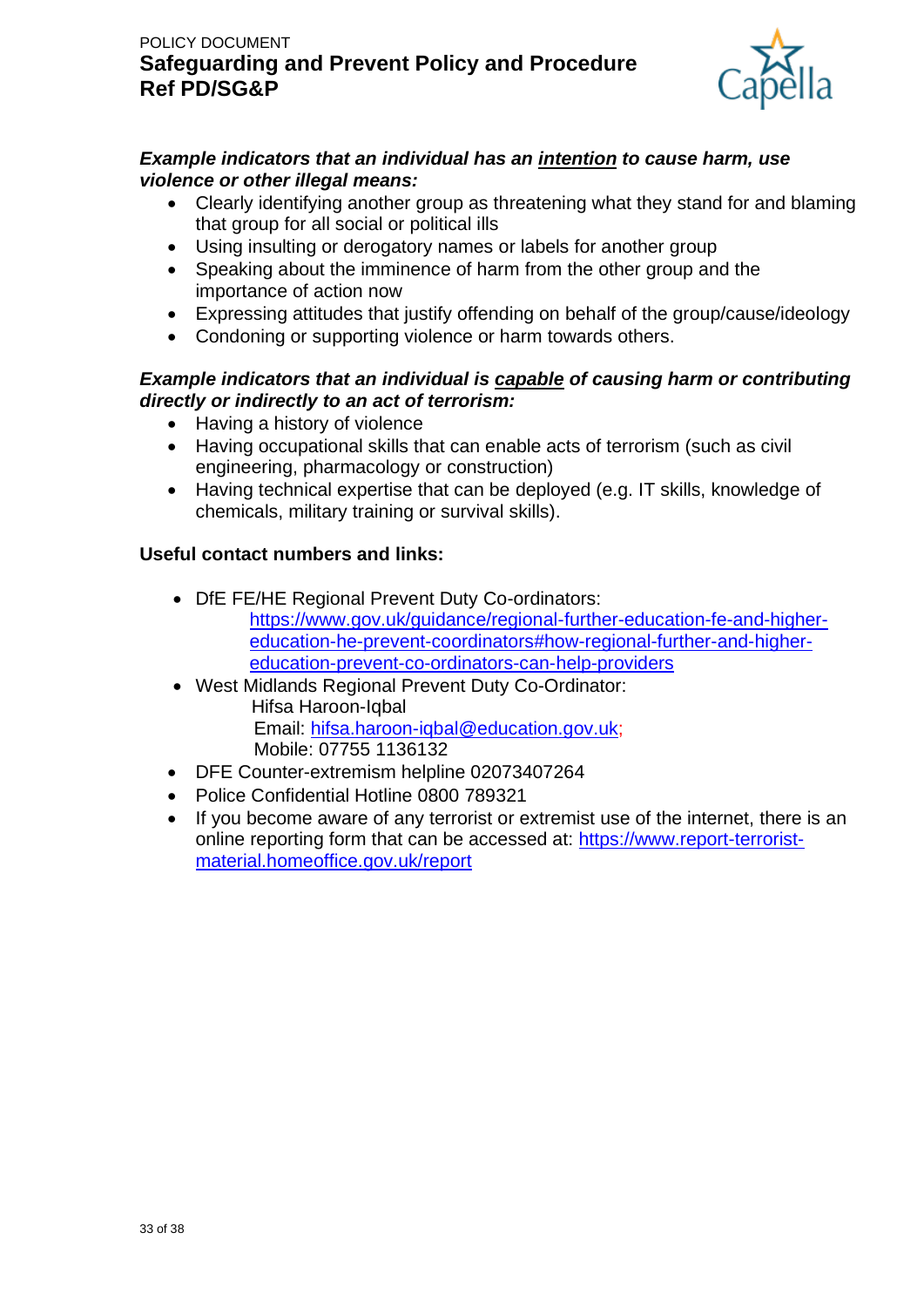

## **Appendix 6 – Reporting of Safeguarding and/or Prevent Concerns to Employers**

The Capella DSL/Deputy DSL will only report Safeguarding and/or Prevent Concerns to employers where the apprentice/delegate has given their consent for Capella to do so, or where the apprentice/delegate is deemed to be at risk and the Capella DSL/Deputy DSL have determined that the employer needs to be informed.

Where Capella's DSL/Deputy DSL has determined that the employer should be made aware of the concern this will be captured in the Safeguarding & Prevent Concerns & Incidents Log, along with the rationale for doing so. The DSL or a Deputy DSL will be responsible for informing the employer. The employer may be informed via a telephone conversation or via an email. Where the employer is informed via an email the below email template should be used as the basis for such communication.

### **Email Template**

#### Notification of Safeguarding and/or Prevent Risk

Dear xxx (employer lead),

We have added one of your apprentices/delegates to our Safeguarding and Prevent Concerns and Incidents Log. We do this whenever we have any concerns at all, no matter how small or large. Our general rule is: "if we're asking ourselves whether this may be a safeguarding issue, then add it to the log". We conduct a monthly review of the log and this drives consideration/planning of any actions and next steps. It also helps highlight any themes or recurring/related issues which may indicate a larger concern. Our Safeguarding and Prevent Concerns and Incidents Log is password protected and can only be accessed by our Designated Safeguarding Lead (DSL) and Deputy DSL, who have both received relevant training.

A summary of the register entry we've made is below:

- Capella reference SIL-xx
- Date added xxx
- Overall concern rating (High, Medium Low) xxx

#### **Please make contact at your earliest opportunity so that we can discuss details and agree actions.**

Please be assured that we treat safeguarding with the utmost seriousness. Our policy and practices are designed with this in mind, and also to fully meet the requirements of all providers on the ROATP as well as the Ofsted Education Inspection Framework requirements. A copy of our Safeguarding and Prevent policy is available on our website for your information.

With best regards,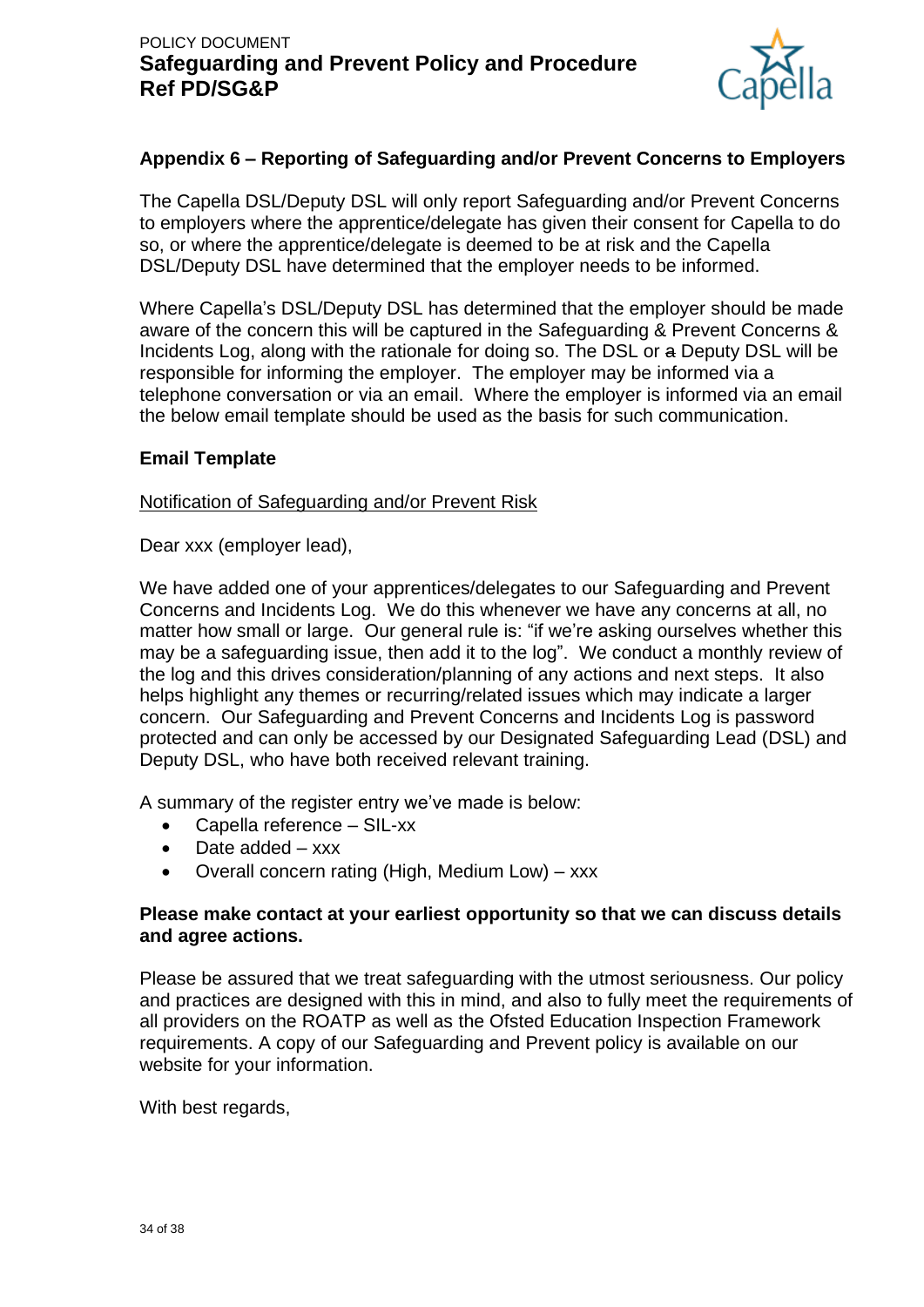

### **Appendix 7: The Capella Policy with regards to the recruitment of ex-offenders**

The DBS Code of Practice, published under Section 122 of the Police Act 1997, advises that it is a requirement that all registered bodies must treat DBS applicants who have a criminal record fairly, and not discriminate automatically because of a conviction or other information revealed. The Code also requires registered bodies to have a written policy on the recruitment of ex-offenders. Capella's policy with regards to the recruitment of ex-offenders is detailed below for your information.

Capella is committed to the fair treatment of its Associates, potential Associates and the users of our services, regardless of their race, gender, religion, sexual orientation, responsibilities for dependants, age, physical/mental disability or offending background.

Capella actively promotes equality of opportunity for all with the right mix of talent, skills and potential and we welcome applications from a wide range of candidates, including those with criminal records.

Capella will only ask an individual to provide details of convictions and cautions that we are legally entitled to know about, which are not protected and where a DBS certificate can legally be requested.

Due to the nature of Capella's work as an Apprenticeship Training Provider, and the need to ensure that appropriate Safeguarding arrangements are in place, it is Capella's Policy to:

- Assess applicants' suitability for positions using criminal record checks processed through the Disclosure and Barring Service (DBS)
- Require all Capella Associates (Trainers), Advisory Board Members and Training Delivery Contractors/Sub-Contractors to have a Basic DBS Check upon appointment and every two years thereafter.

Capella believe that the above position is proportionate and that it is compliant with the requirements of the ESFA.

Capella is committed to:

- complying fully with the DBS Code of Practice [\(https://www.gov.uk/government/publications/dbs-code-of-practice\)](https://www.gov.uk/government/publications/dbs-code-of-practice) and ensuring that all applicants are made aware of the existence of this Code
- ensuring that all application forms, job adverts and recruitment documentation will contain a statement that a Basic DBS certificate will be required to be obtained and shared with Capella in the event of the individual being offered a contract.
- ensuring that we treat all applicants for positions fairly, and that we do not discriminate unfairly against any subject of a criminal record check on the basis of a conviction or other information revealed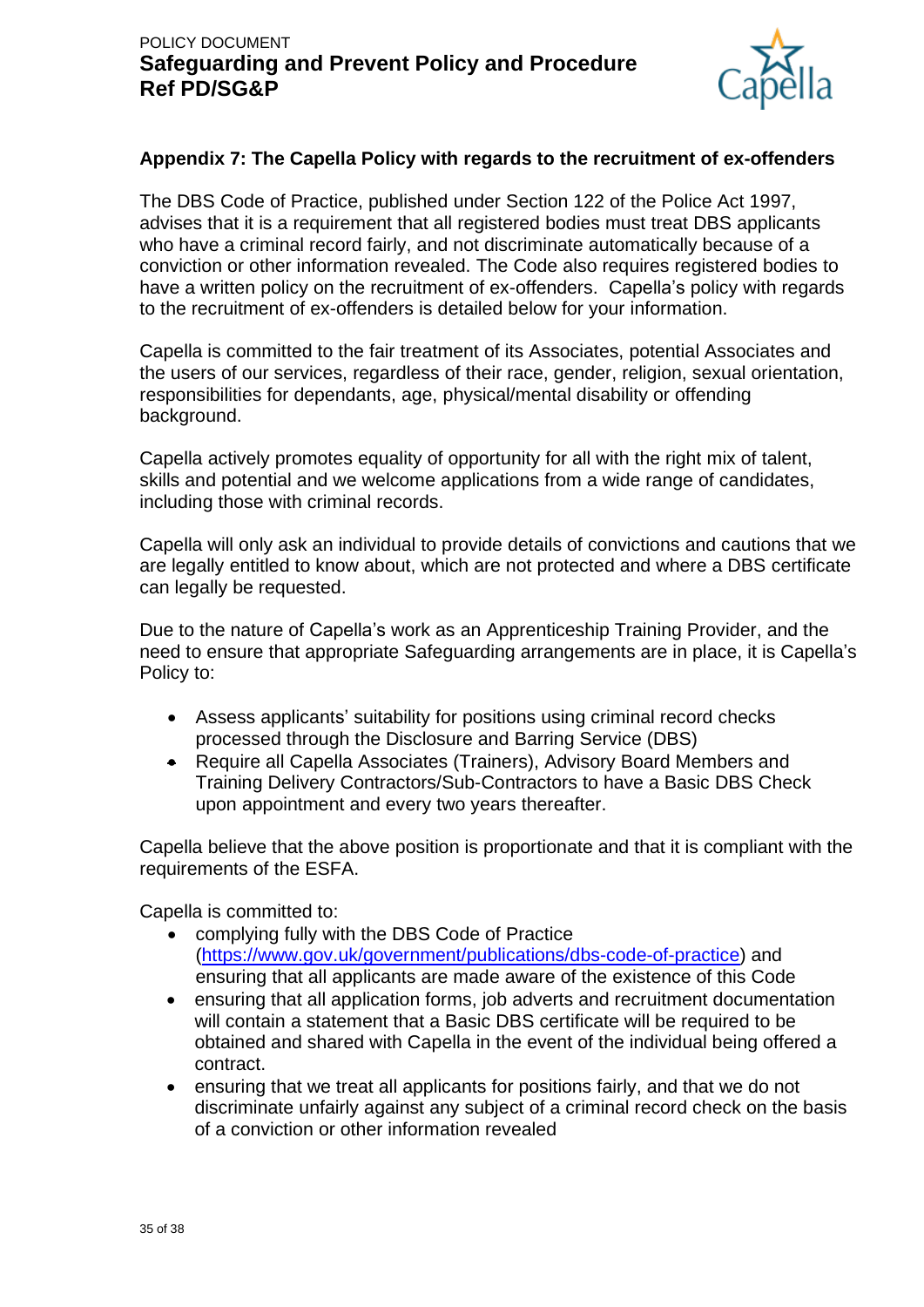

- ensuring that we select all candidates for interview based on their skills, qualifications and experience
- ensuring that preparations for recruitment include consideration of latest legislation relating to the employment of ex-offenders (eg the Rehabilitation of Offenders Act 1974) by including a prompt in Capella's Standard Interview Questions document (BP25).
- ensuring that at least one member of any recruitment panel convened by Capella has completed Safe Recruitment training.
- ensuring that during any interview that may take place that all discussion will be open and measured with regard to any offences or other matters that might be relevant to the position. Applicants should note that any failure to disclose information that is directly relevant to the position sought could lead to the withdrawal of an offer by Capella.
- undertaking a discussion regarding any matter revealed on a DBS Certificate with the applicant before withdrawing any conditional offer that may have been made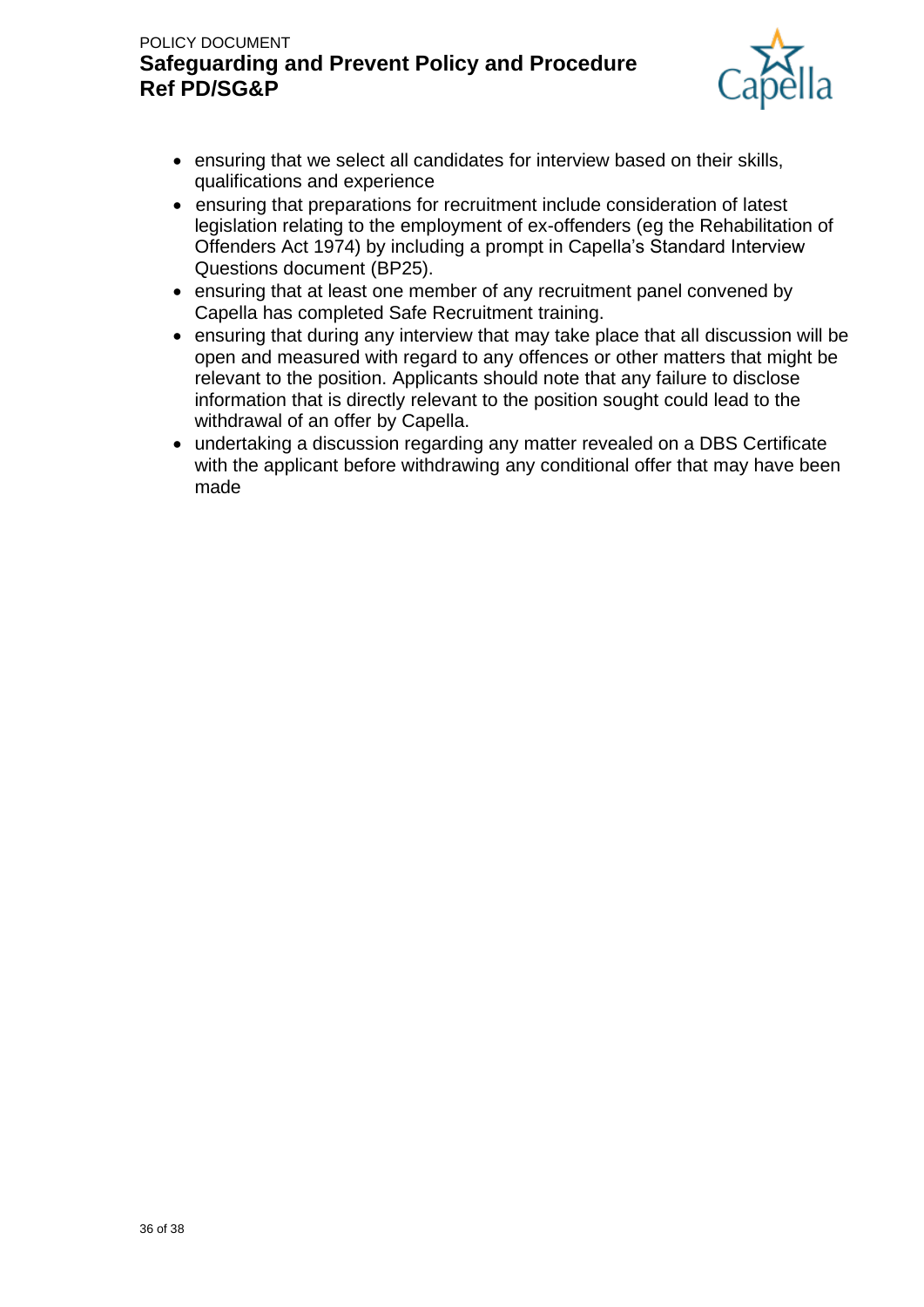

|             | Historic Change Log Information (all changes prior to 2021)                                                                                                                                                                                |                         |                         |           |  |
|-------------|--------------------------------------------------------------------------------------------------------------------------------------------------------------------------------------------------------------------------------------------|-------------------------|-------------------------|-----------|--|
| Date:       | <b>Change Description:</b>                                                                                                                                                                                                                 | Proposed:               | <b>Actioned:</b>        | Approved: |  |
| 13 Jan 2017 | $\bullet$<br>Minor changes to key tools list to align<br>with documented processes                                                                                                                                                         |                         | KS                      | Nemith    |  |
| 8 Aug 2017  | Addition of clause relating to ESFA in<br>$\bullet$<br>appendix 2 to match clause 5.5 of<br>Apprenticeship Agreement                                                                                                                       |                         | KS                      | Nomith    |  |
| 23 Aug 2017 | Reviewed and updated policy in light of<br>$\bullet$<br>Prevent Duty training.                                                                                                                                                             | SВ                      | KS                      | Komth     |  |
| 17 Oct 2017 | Addition of detail regarding prevent<br>$\bullet$<br>responsibilities and widen scope in<br>respect of Apprenticeship                                                                                                                      | KS                      | <b>CH</b>               | Normell   |  |
| 22 Nov 2017 | Addition of annual completion of Prevent<br>$\bullet$<br>Duty training in tools                                                                                                                                                            | KS                      | <b>CH</b>               | Kenneth   |  |
| 13 Dec 2017 | Addition of annual completion of<br>$\bullet$<br>Safeguarding awareness training in tools                                                                                                                                                  | KS                      | CH                      | Kenneth   |  |
| 18/12/17    | No change made - policy reviewed and<br>$\bullet$<br>reissued                                                                                                                                                                              | K. Smith<br>18/12/17    | K. Smith<br>18/12/17    | Konnth    |  |
| 23/01/18    | Multiple changes made following<br>$\bullet$<br>Designated SG Officer training and SG<br>Awareness training                                                                                                                                | K. Smith<br>20/12/17    | K. Smith<br>23/01/18    | Komth     |  |
| 08/02/18    | Addition of Incident Log to tools, plus<br>$\bullet$<br>additional Safe Recruitment checks in<br>Recruitment policy                                                                                                                        | C.Hughes<br>06/02/18    | C.Hughes<br>16/02/18    | Kemith    |  |
| 09/04/18    | Additional info regarding reporting of<br>$\bullet$<br>Prevent concerns                                                                                                                                                                    | C. Hughes<br>09/04/18   | C. Hughes<br>09/04/18   | Kemith    |  |
| 06/06/18    | Removal of reference to Emergency<br>$\bullet$<br>Contact details - amended process due<br>to GDPR                                                                                                                                         | K. Smith<br>25/05/18    | C.Hughes<br>06/06/18    | Kemith    |  |
| 21/11/18    | Additional info following review of Ofsted<br>$\bullet$<br>guidance (Prevent responsibilities,<br>frequency of training)                                                                                                                   | C.Hughes<br>07/11/18    | C.Hughes<br>21/11/18    | Nemeth    |  |
| 25/01/19    | Additional info following DSL and Prevent<br>$\bullet$<br><b>WRAP</b> training<br>Review of structure and appendices,<br>$\bullet$<br>including procedure for dealing with<br>incidents                                                    | K. Smith<br>22/01/19    | C.Hughes<br>25/01/19    | Nemith    |  |
| 02/05/2019  | Additional info re disclosure of convictions<br>$\bullet$<br>by apprentices and other learners at<br>enrolment                                                                                                                             | K. Smith<br>02/04/19    | C. Hughes<br>02/05/19   | Kenneth   |  |
| 08/07/2019  | Review against RoATP application<br>$\bullet$<br>guidance<br>Various edit and additions<br>$\bullet$                                                                                                                                       | S. Baldry<br>02/07/2019 | C.Hughes<br>08/07/2019  | Kenneth   |  |
| 15/10/2019  | Addition of Prevent related contact<br>$\bullet$                                                                                                                                                                                           | K.Smith<br>21/06/2019   | C.Hughes<br>15/10/2019  | Nemath    |  |
| 04/11/2019  | Removal of Prevent related content as<br>$\bullet$<br>inc. in Prevent Policy                                                                                                                                                               | K.Smith<br>04/11/2019   | H.Lees<br>04/11/2019    | Nemith    |  |
| 09/01/2020  | Added action to Tools section to reissue<br>$\bullet$<br>and reread Part 1 of KCSIE on an annual<br>basis                                                                                                                                  | KS                      | <b>CH</b><br>09/01/2020 | Nemath    |  |
| 11/03/2020  | Updated Appendix 1 to capture new<br>$\bullet$<br>process for updating the SIL as agreed at<br>team meeting on 070220<br>Updated Tools section to capture<br>$\bullet$<br>additional detail regarding the recruitment<br>checks undertaken | <b>KS</b><br>07/02/2020 | HL.<br>11/03/2020       | Kenneth   |  |